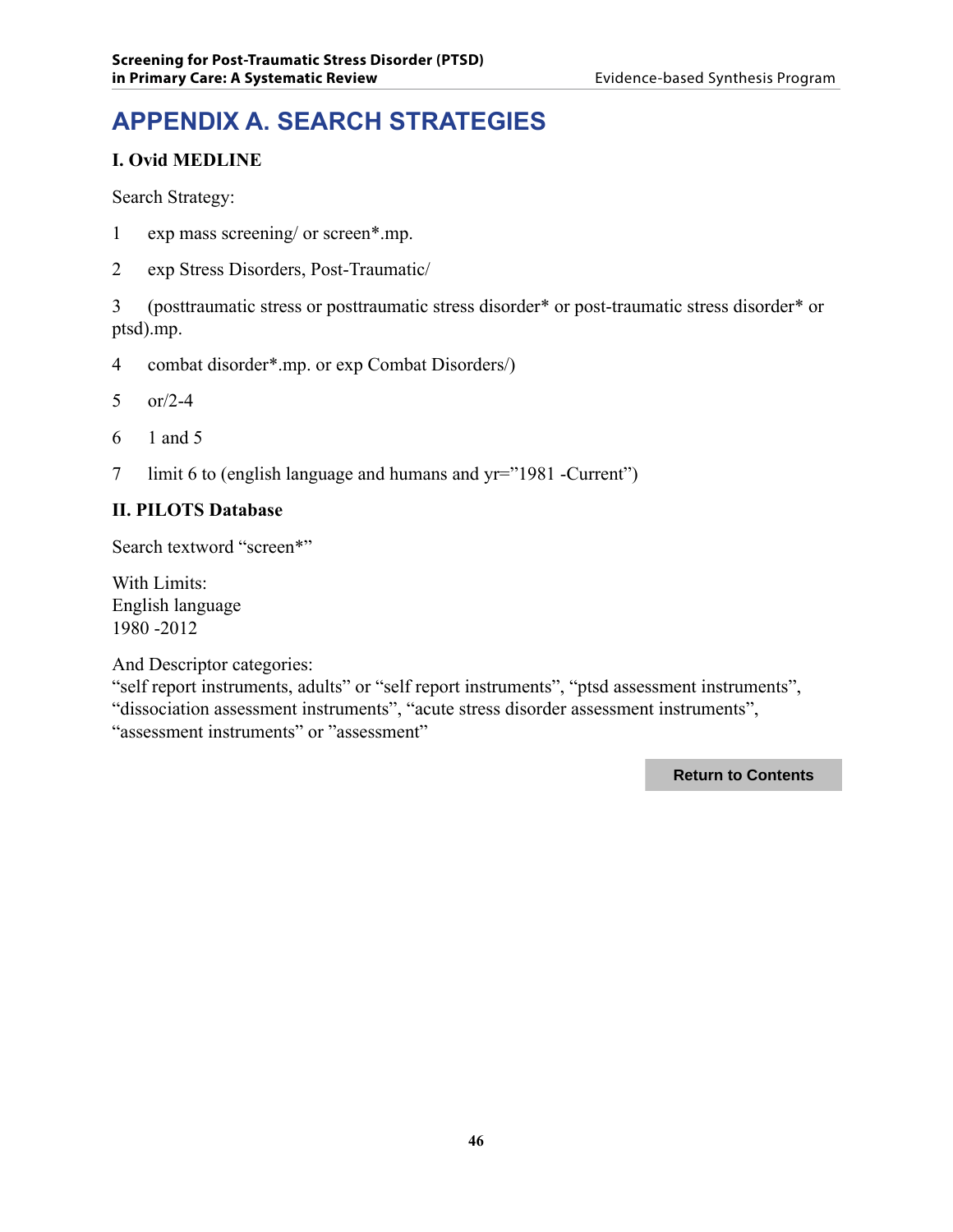### **APPENDIX B. STUDY SELECTION AND DATA EXTRACTION FORM**

|                                                | <b>Title of Study</b>                                            |                                                                                                                                    |                 |                 |                                         |                                                         |            | <b>Check if Background</b>                                              |                                     |                                                                                                                                                   |                                                                                                    |                                                                                                       |                               |                                 |  |
|------------------------------------------------|------------------------------------------------------------------|------------------------------------------------------------------------------------------------------------------------------------|-----------------|-----------------|-----------------------------------------|---------------------------------------------------------|------------|-------------------------------------------------------------------------|-------------------------------------|---------------------------------------------------------------------------------------------------------------------------------------------------|----------------------------------------------------------------------------------------------------|-------------------------------------------------------------------------------------------------------|-------------------------------|---------------------------------|--|
| <b>First Author</b><br><b>Journal</b>          |                                                                  |                                                                                                                                    |                 |                 |                                         |                                                         |            | Year<br>2004                                                            | paper<br>Inclusion Eligibility? Y N |                                                                                                                                                   |                                                                                                    |                                                                                                       |                               |                                 |  |
| Screening<br><b>Tool</b>                       | PCL (version)                                                    |                                                                                                                                    | <b>PDS</b>      | <b>Penn Inv</b> | <b>IES</b>                              | <b>DTI</b>                                              | <b>DES</b> | <b>Miss. Scale</b>                                                      | <b>SPAN</b>                         |                                                                                                                                                   | <b>IDCL</b>                                                                                        | <b>PC-PTSD</b>                                                                                        | Other                         |                                 |  |
|                                                |                                                                  |                                                                                                                                    |                 |                 |                                         |                                                         |            |                                                                         |                                     |                                                                                                                                                   |                                                                                                    |                                                                                                       |                               |                                 |  |
| <b>Base Rate of PTSD:</b>                      |                                                                  |                                                                                                                                    |                 |                 |                                         | <b>Response Rates:</b>                                  |            |                                                                         | Screening Sample:                   |                                                                                                                                                   |                                                                                                    |                                                                                                       | Interview Sample:             |                                 |  |
| Cut-Point(s)<br><b>Scoring</b><br><b>Stats</b> |                                                                  |                                                                                                                                    | Sensitivity (%) | Specificity (%) |                                         |                                                         | <b>PPV</b> | <b>NPV</b>                                                              |                                     | $+LR$                                                                                                                                             | $-LR$                                                                                              | ROCd'                                                                                                 | <b>ROC</b><br>c-stat<br>(AUC) | <b>Other</b><br><b>Outcomes</b> |  |
|                                                |                                                                  | Clinician-Administered PTSD Scale (CAPS)                                                                                           |                 |                 |                                         |                                                         |            |                                                                         |                                     | <b>Administration</b>                                                                                                                             | <b>Notes:</b> (e.g., study design different from single<br>cohort, Info on ease of administration, |                                                                                                       |                               |                                 |  |
| Diag-<br>nostic                                | <b>MINI</b> International Neuropsychiatric Interview             |                                                                                                                                    |                 |                 |                                         |                                                         |            |                                                                         |                                     | Face-to-Face                                                                                                                                      | unique scoring method, etc.)                                                                       |                                                                                                       |                               |                                 |  |
| <b>Measure</b>                                 |                                                                  |                                                                                                                                    |                 |                 |                                         | Comprehensive international diagnostic interview (CIDI) |            |                                                                         | Telephone                           |                                                                                                                                                   |                                                                                                    |                                                                                                       |                               |                                 |  |
|                                                | Diagnostic Interview Schedule (DIS)                              |                                                                                                                                    |                 |                 |                                         |                                                         |            |                                                                         |                                     |                                                                                                                                                   |                                                                                                    |                                                                                                       |                               |                                 |  |
|                                                | The Structured Clinical Interview for DSM-IV Disorders (SCID-I). |                                                                                                                                    |                 |                 |                                         | Telehealth                                              |            |                                                                         |                                     |                                                                                                                                                   |                                                                                                    |                                                                                                       |                               |                                 |  |
| <b>Special</b>                                 | Women<br>trauma                                                  |                                                                                                                                    |                 | Medical         | Age $60+$                               |                                                         | TBI        | Minorities                                                              | Sexual                              |                                                                                                                                                   |                                                                                                    | <b>OUADAS</b> Eval                                                                                    |                               |                                 |  |
| <b>Samples</b>                                 | Veterans                                                         |                                                                                                                                    | Substance Abuse |                 | Vietnam only                            |                                                         | OEF/OIF    |                                                                         | Other (note)                        |                                                                                                                                                   |                                                                                                    | Sample broadly representative of those who would be<br>screened? Y N                                  |                               |                                 |  |
|                                                |                                                                  | $+LR$ = sensitivity/(1-specificity) $-LR$ = (1-sensitivity)/specificity<br>Good test = LR+ of at least 2.0 and LR- of 0.5 or less. |                 |                 |                                         |                                                         | Whole      |                                                                         |                                     | Time b/w screen and dx interview:<br>months<br>Is it considered "concurrent"? Y N<br>Did whole/random sample have dx interview?<br>Random<br>(%?) |                                                                                                    |                                                                                                       |                               |                                 |  |
|                                                |                                                                  |                                                                                                                                    |                 |                 |                                         |                                                         |            | <b>Diagnostic (Gold Standard) Test</b>                                  |                                     |                                                                                                                                                   |                                                                                                    | Random Group Different from Total Group? Y N<br>Were diagnostic interviews conducted blindly? $Y \ N$ |                               |                                 |  |
|                                                |                                                                  | Screening                                                                                                                          | Positive:       |                 | Positive                                |                                                         |            | Negative                                                                |                                     |                                                                                                                                                   |                                                                                                    | Was screen cut score confirmed on a separate or split sample?                                         |                               |                                 |  |
|                                                |                                                                  | Test                                                                                                                               | Negative:       |                 | a (true positive)<br>c (false negative) |                                                         |            | b (false positive)<br>d (true negative)                                 | $PPV=a/(a+b)$<br>$NPV=d/(c+d)$      |                                                                                                                                                   | $\mathbf{Y}$ N                                                                                     | Was relevant clinical data available for interpretation of screen                                     |                               |                                 |  |
| Psychometric<br>Notes                          |                                                                  |                                                                                                                                    |                 |                 | Sens= $a/(a+c)$                         |                                                         |            | $Spec=d/(b+d)$                                                          |                                     |                                                                                                                                                   |                                                                                                    | (like would be in clinic)? $Y \ N$                                                                    |                               |                                 |  |
|                                                |                                                                  |                                                                                                                                    |                 |                 |                                         |                                                         |            | Were reasons for withdrawals or refusals in the study<br>explained? Y N |                                     |                                                                                                                                                   |                                                                                                    |                                                                                                       |                               |                                 |  |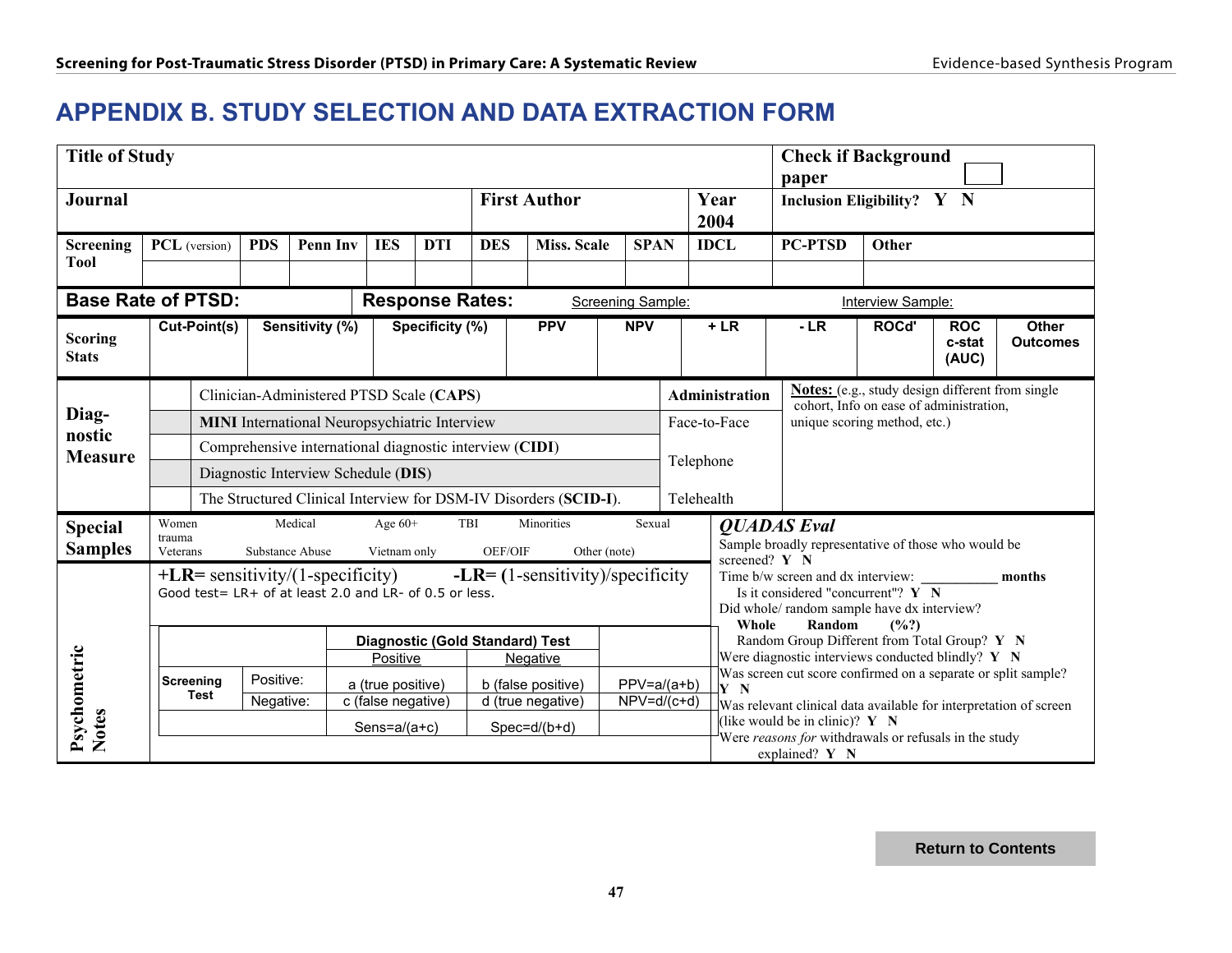## **APPENDIX C. LEVELS OF EVIDENCE**

### **Based on Criteria for the Rational Clinical Examination Series (Simel 2008)***<sup>7</sup>*

#### **Level I Evidence**

Independent, blind comparison of sign or symptom results with a "gold standard" of anatomy, physiology, diagnosis, or prognosis among a large number of consecutive patients suspected of having the target condition.

*Independent:* neither the test result nor the gold standard result are used to select patients for the study.

*Blind:* test and gold standard each applied and interpreted without knowledge of the result of the other.

*Gold Standard:* the results of biopsy, angiography, autopsy, xray, sonogram, physiologic study, follow-up, therapeutic response, etc. that establish the true anatomy, physiology, diagnosis or outcome of the target condition.

*Target Condition:* the anatomic or physiologic state, disease, syndrome, prognosis or therapeutic response that the sign or symptom is designed to identify.

*Large Numbers:* sufficient numbers of patients to have narrow confidence limits on the resulting sensitivity, specificity, or likelihood ratio.

#### **Level II Evidence**

Independent, blind comparison of sign or symptom results with a "gold standard" among a small number of consecutive patients suspected of having the target condition.

*Small Number:* insufficient numbers of patients to have narrow confidence limits on the resulting sensitivity, specificity, or likelihood ratio. (N.B. You should note that the definition of "small" is relative and depends on the size of all extant studies. For example, if you have several studies of many hundreds of patients, then a study of only 80 patients might be considered small.)

#### **Level III Evidence**

Independent, blind comparison of signs and symptoms with a "gold standard" among nonconsecutive patients suspected of having the target condition. The short-coming here is restricting the study sample to a subset of patients who both underwent and generated definitive results on both the sign or symptom and the application of the gold standard. The results overestimate accuracy.

#### **Level IV Evidence**

Non-independent comparison of signs and symptoms with a "gold standard" among "grab" samples of patients who obviously have the target condition plus, perhaps, normal individuals. In addition to the selection bias of Level III, these studies restrict their samples to the obvious, "black or white" presentations (sometimes even selected on the basis of their gold standard result) that don't need a clinical examination (other than pattern recognition), and exclude the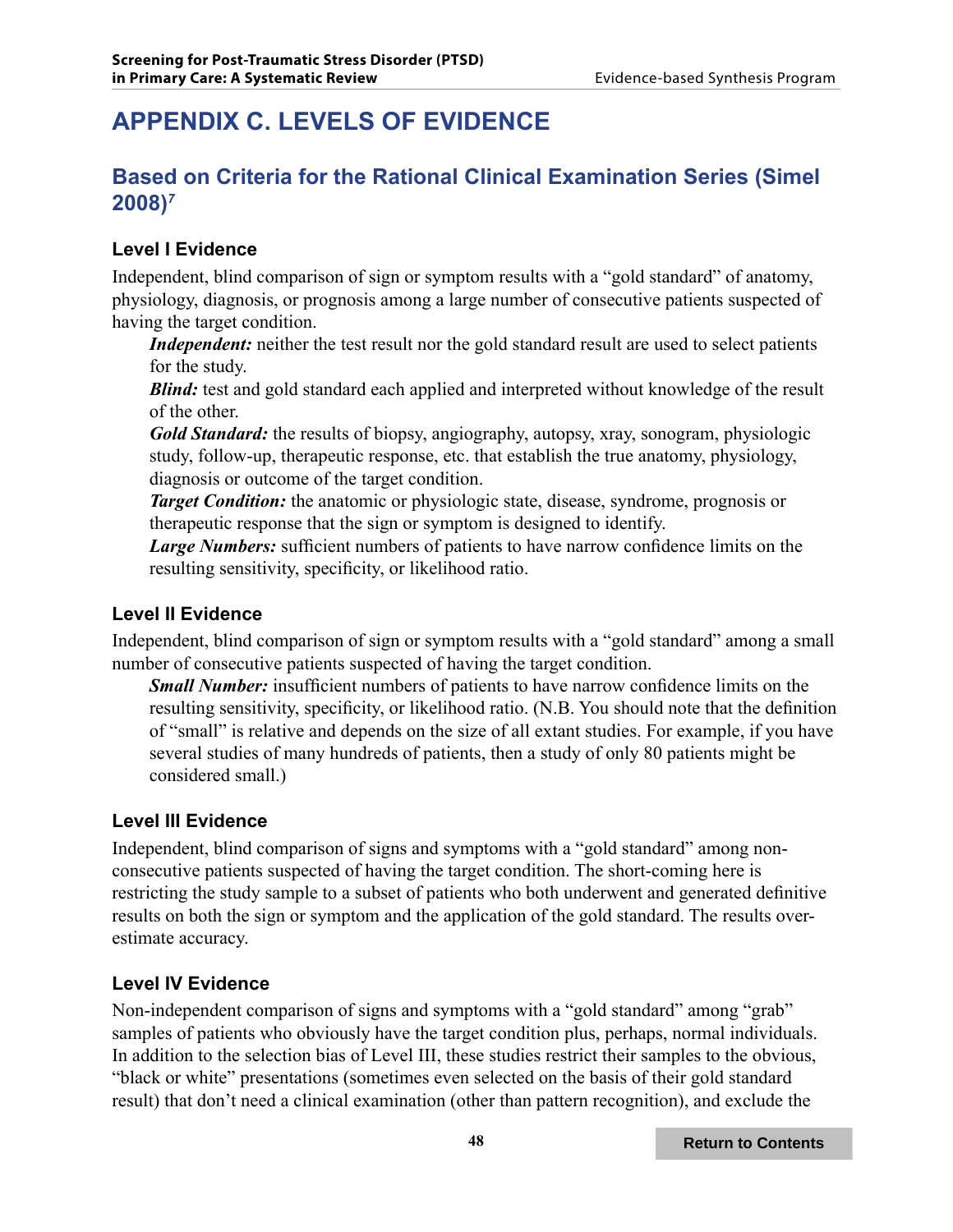"shades of gray" that comprise the clinical spectrum of early as well as late, mild as well as severe, and other but commonly confused conditions. The results greatly over-estimate accuracy.

#### **Level V Evidence**

Non-independent comparisons of signs and symptoms with a standard of uncertain validity (which may even "incorporate" the sign or symptom result in its definition) among "grab" samples of patients plus, perhaps, normals. In addition to the biases of Level IV, these studies often include the sign or symptom result as part of a "lead standard," resulting in a self-fulfilling prophesy. The results extravagantly over-estimate accuracy.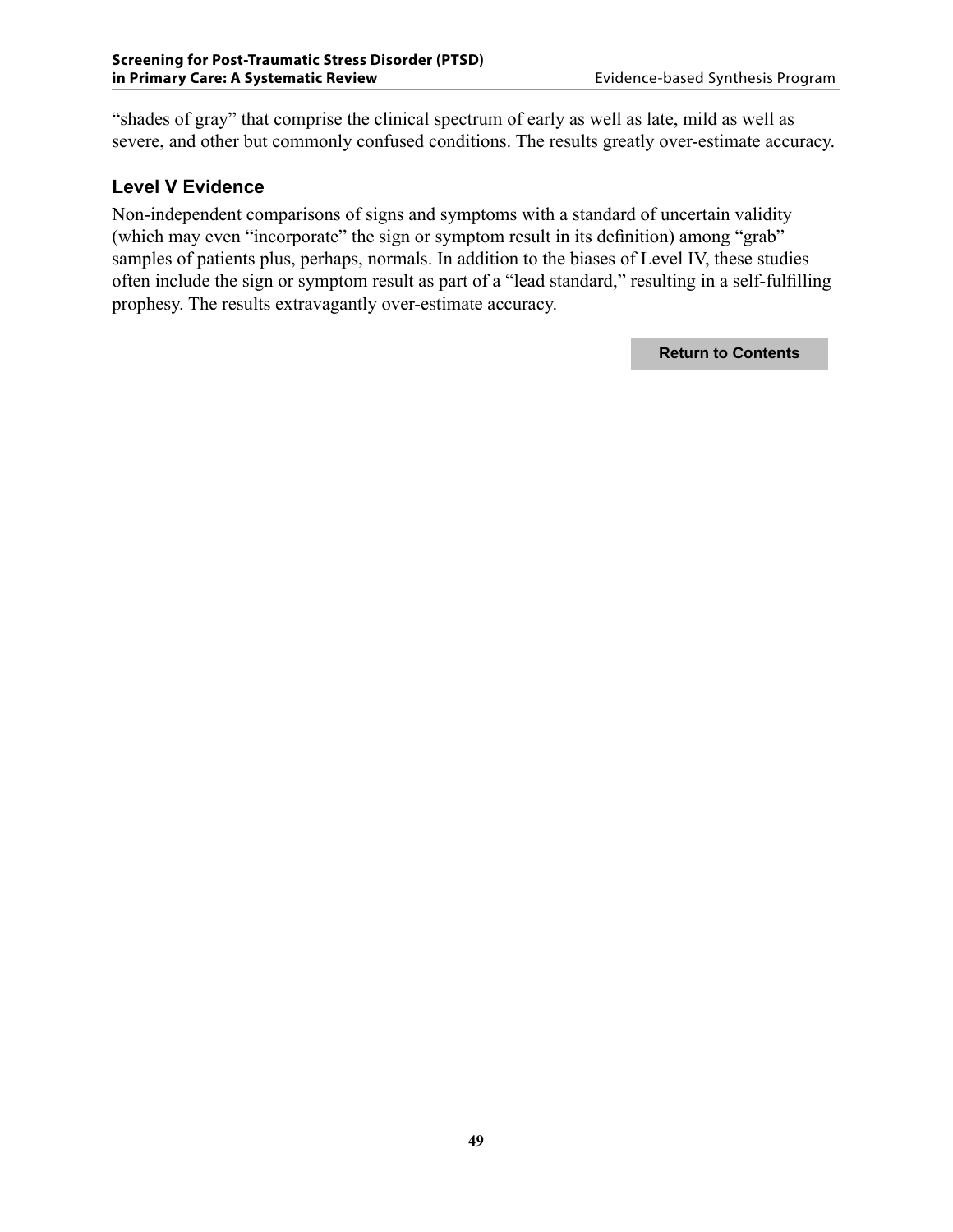### **APPENDIX D. PEER REVIEW COMMENTS/AUTHOR RESPONSES**

| <b>REVIEWER COMMENT</b>                                                                                                                                                                                                                                                                                                                                                                                                                                                                                                                                                                                                                                                                                                                                                                                                                                                                                                                                                                                                                                                                                                                                                                                                                                                                                                                                                                                                                                                                                                                                                                                                                                                                                                                                                                                                                                                                                                                                                                                                                                                                                                                                                                                                                                                                                                                                                                                                                                                                                                                                                                                                                                                                                                                                                                                                                                                                                                                                                                                                                      | <b>RESPONSE</b>                                                                                                                                                                                                                                                                                                                                                                                                                                                                                                                                                                                                                                                                                                                                                                                                                                                                             |
|----------------------------------------------------------------------------------------------------------------------------------------------------------------------------------------------------------------------------------------------------------------------------------------------------------------------------------------------------------------------------------------------------------------------------------------------------------------------------------------------------------------------------------------------------------------------------------------------------------------------------------------------------------------------------------------------------------------------------------------------------------------------------------------------------------------------------------------------------------------------------------------------------------------------------------------------------------------------------------------------------------------------------------------------------------------------------------------------------------------------------------------------------------------------------------------------------------------------------------------------------------------------------------------------------------------------------------------------------------------------------------------------------------------------------------------------------------------------------------------------------------------------------------------------------------------------------------------------------------------------------------------------------------------------------------------------------------------------------------------------------------------------------------------------------------------------------------------------------------------------------------------------------------------------------------------------------------------------------------------------------------------------------------------------------------------------------------------------------------------------------------------------------------------------------------------------------------------------------------------------------------------------------------------------------------------------------------------------------------------------------------------------------------------------------------------------------------------------------------------------------------------------------------------------------------------------------------------------------------------------------------------------------------------------------------------------------------------------------------------------------------------------------------------------------------------------------------------------------------------------------------------------------------------------------------------------------------------------------------------------------------------------------------------------|---------------------------------------------------------------------------------------------------------------------------------------------------------------------------------------------------------------------------------------------------------------------------------------------------------------------------------------------------------------------------------------------------------------------------------------------------------------------------------------------------------------------------------------------------------------------------------------------------------------------------------------------------------------------------------------------------------------------------------------------------------------------------------------------------------------------------------------------------------------------------------------------|
| 1. Are the objectives, scope, and methods for this review clearly described?                                                                                                                                                                                                                                                                                                                                                                                                                                                                                                                                                                                                                                                                                                                                                                                                                                                                                                                                                                                                                                                                                                                                                                                                                                                                                                                                                                                                                                                                                                                                                                                                                                                                                                                                                                                                                                                                                                                                                                                                                                                                                                                                                                                                                                                                                                                                                                                                                                                                                                                                                                                                                                                                                                                                                                                                                                                                                                                                                                 |                                                                                                                                                                                                                                                                                                                                                                                                                                                                                                                                                                                                                                                                                                                                                                                                                                                                                             |
| Yes.<br>1. This is an excellent and comprehensive review with a wealth of very useful information.<br>2. The objective of the report appears to be a literature synthesis of the feasibility and diagnostic accuracy of PTSD<br>screening tools for primary care settings. This could be slightly clarified in the introduction, rather than the broad<br>statement on literature on screening tools in general, since issues of screening effectiveness and clinical efficiency<br>appear to be beyond the scope of the report.<br>3. For the most part, the key questions are clearly stated, but could avoid using "etc." in KQ #1 and 2, and instead<br>clearly state the specific characteristics reviewed, and for KQ#2, list the specific psychometric properties of interest.<br>I am not sure that the implementability issue fits better in KQ#2 than it would in KQ#1 or as a separate question,<br>since that information is reviewed separately on page 18, and does not map to the levels of evidence framework<br>used to evaluate the question of diagnostic accuracy (psychometric properties and utility) in KQ#2.<br>4. Explanation and application of levels of evidence need to be clearer, especially in the discrimination of levels II<br>and III:<br>a. The description of the shortcoming for level III, "patients who both underwent and generated definitive results on<br>both the sign and symptom and the application of the gold standard" is not clear. I am wondering if this is an allusion<br>to the verification bias where follow-up or administration of one part of the testing protocol is dependent of results<br>from a prior part of the testing protocol (e.g. administering the gold standard first, and then the screen to all cases<br>but only a sample of controls, as described in Simel). I'm also wondering if this may be an editing glitch, since this<br>text is repeated in the summary for level IV, and this kind of non-independence would be more of a Level IV issue.<br>b. The key element that can take a study from Level II to Level III is the use of non-consecutive patients that are<br>selected on the basis of some factor other than eligibility for screening that would result in a non-representative<br>sample and introduce bias. Such results do not reliably over estimate accuracy, as stated on p. 48. The effect of<br>the bias will be due to how the sample was selected and the ways in which they differ from the target population.<br>Examples cited in the STARD guidelines include: exclusion of patients with comorbid conditions or symptoms that<br>could adversely affect test accuracy but would likely be present in the target population; studies in specialty settings<br>where the spectrum of symptom expression is narrowed; or just non-consecutive and non-random selection of the<br>sample. I would then assume that pronounced violations of sampling assumptions, such as case control studies,<br>would be graded at Level IV. | 1. Thank you<br>2. We have modified the statement of the objective of the<br>review.<br>3. We have modified KQ1 and 2 as suggested. We agree that<br>the implementation processes of screening would have best<br>been covered in a separate question and have done so to<br>improve clarity of the findings.<br>4. The descriptions of levels of evidence were taken from<br>instructions for preparing a Rational Clinical Examination article.<br>4a. We agree that the shortcoming for Level III is verification<br>bias - selection of patients for verification rather than<br>inclusion of consecutive patients. We also agree that the<br>section of text was mistakenly repeated in the summary<br>4b. We agree that selection bias is one of the main<br>differences between Level II and Level III studies. We have<br>clarified our application of these ratings in Appendix F. |
| 5. The discussion of each screen under KQ#2 could be more complete and detailed. Not all psychometric properties<br>included in the articles are consistently reported, including key indicators of diagnostic accuracy such as likelihood<br>ratios and (if provided) post-test odds of a positive test. If only sensitivity and specificity are reported, it is important<br>to include the prevalence of PTSD in the sample. This may be a minor issue, since most (but not all) of this<br>information is in Table 5, but it is not clear why some specific statistics are pulled out in the text and that the type of<br>statistics discussed are not completely consistent across measures, so the reader does not get a clear critique of<br>the state of the evidence for each screener.                                                                                                                                                                                                                                                                                                                                                                                                                                                                                                                                                                                                                                                                                                                                                                                                                                                                                                                                                                                                                                                                                                                                                                                                                                                                                                                                                                                                                                                                                                                                                                                                                                                                                                                                                                                                                                                                                                                                                                                                                                                                                                                                                                                                                                             | 5. We have now made the text more consistent throughout.                                                                                                                                                                                                                                                                                                                                                                                                                                                                                                                                                                                                                                                                                                                                                                                                                                    |
| Yes                                                                                                                                                                                                                                                                                                                                                                                                                                                                                                                                                                                                                                                                                                                                                                                                                                                                                                                                                                                                                                                                                                                                                                                                                                                                                                                                                                                                                                                                                                                                                                                                                                                                                                                                                                                                                                                                                                                                                                                                                                                                                                                                                                                                                                                                                                                                                                                                                                                                                                                                                                                                                                                                                                                                                                                                                                                                                                                                                                                                                                          | Thank you                                                                                                                                                                                                                                                                                                                                                                                                                                                                                                                                                                                                                                                                                                                                                                                                                                                                                   |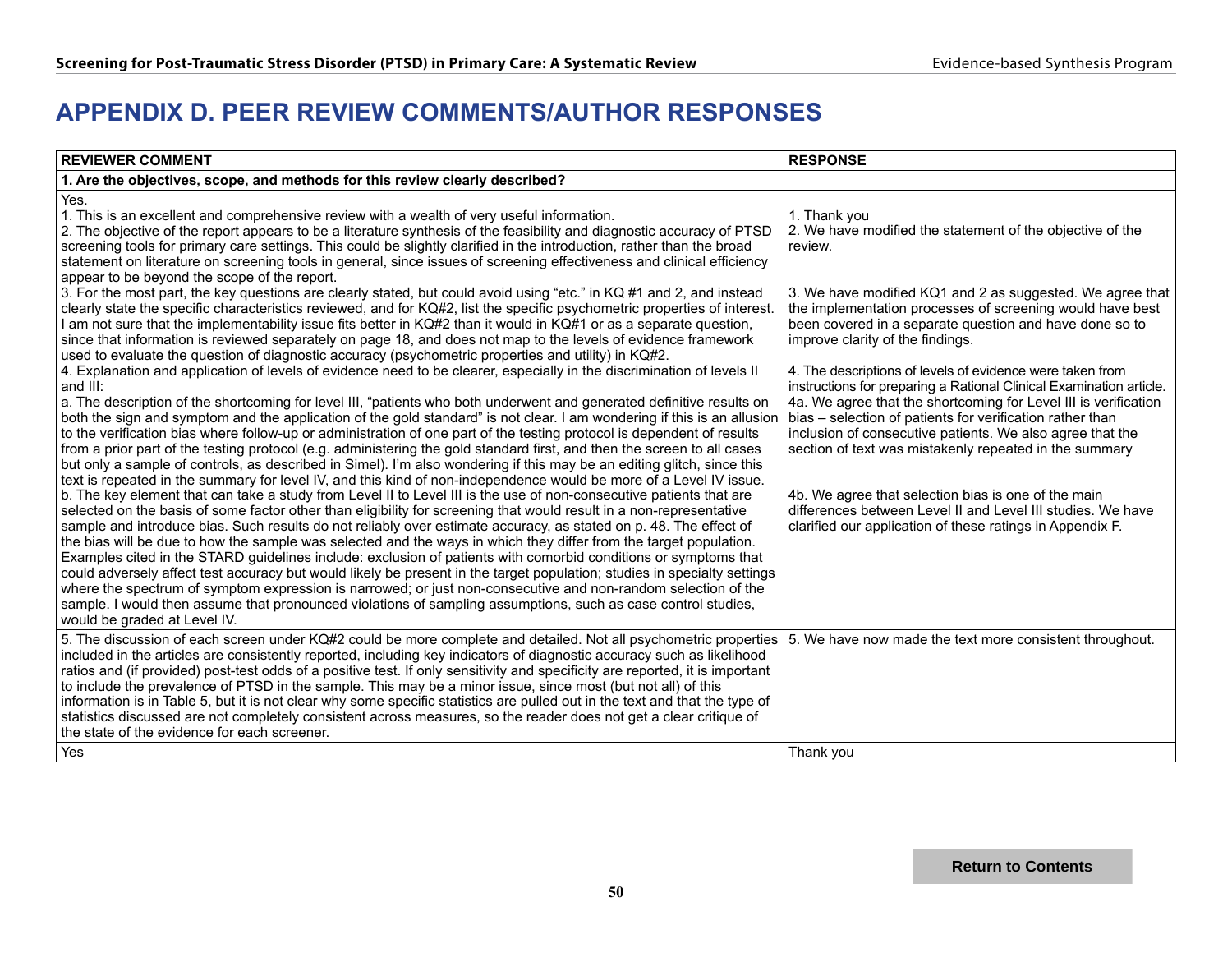| <b>REVIEWER COMMENT</b>                                                                                                                                                                                                                                                                                                                                                                                                                                                                                                                                                                                                                                                                                                                                                                                                                                                                                                                                                                   | <b>RESPONSE</b>                                                                                                                                                                                                                                                                                                                                                                                                                                                                                                                                                                                                                                                                                                                                                                                                                                                                                                                                                                           |
|-------------------------------------------------------------------------------------------------------------------------------------------------------------------------------------------------------------------------------------------------------------------------------------------------------------------------------------------------------------------------------------------------------------------------------------------------------------------------------------------------------------------------------------------------------------------------------------------------------------------------------------------------------------------------------------------------------------------------------------------------------------------------------------------------------------------------------------------------------------------------------------------------------------------------------------------------------------------------------------------|-------------------------------------------------------------------------------------------------------------------------------------------------------------------------------------------------------------------------------------------------------------------------------------------------------------------------------------------------------------------------------------------------------------------------------------------------------------------------------------------------------------------------------------------------------------------------------------------------------------------------------------------------------------------------------------------------------------------------------------------------------------------------------------------------------------------------------------------------------------------------------------------------------------------------------------------------------------------------------------------|
| Yes and No<br>Yes, the objectives of the review are clearly described through the three key questions:<br>Question 1: What tools are used to screen for PTSD in primary care settings, and what are their characteristics<br>(length, format, etc)?                                                                                                                                                                                                                                                                                                                                                                                                                                                                                                                                                                                                                                                                                                                                       | 1. We have addressed these points in the report.<br>1a. We included only studies done in the United States<br>because of greater relevance to the care of US Veterans.<br>There were no studies that compared screen efficiency                                                                                                                                                                                                                                                                                                                                                                                                                                                                                                                                                                                                                                                                                                                                                           |
| Question 2: What are the psychometric properties and utility of the screening (operating characteristics) and their<br>implementability (ease of administration) in primary care clinics?<br>Question 3: Do the psychometric properties and utility of each of the screening tools differ according to age, gender<br>race/ethnicity, substance abuse or other comorbidities?<br>Yes, the scope of the review is on screening tools used and validated in primary care.<br>No, the methods for the review are not always logical, accurate or clearly described<br>1. Study selection<br>a. Rationale for why studies outside of the US were excluded was not provided. Discussion of how Veterans in VA<br>primary care may differ from civilians in primary care was not addressed. Perhaps there are reasons why screening<br>practices/recommendations might differ in VA versus civilian primary care. Greater rationale for the inclusion/<br>exclusion of studies seems warranted. | or effectiveness across both Veteran and non-Veteran<br>samples. It may be that a given screen performs better in<br>one population vs. another or for PTSD associated with one<br>type of trauma vs. another; however, given the absence<br>of evidence this would be purely speculative on our part.<br>Available evidence suggests that PTSD is under-recognized<br>in non-Veteran primary care settings (c.f. Graves, 2011)<br>suggesting that, from a healthcare system perspective,<br>screening for PTSD might also facilitate further mental health<br>evaluation and treatment among non-Veterans assuming<br>available mental health resources. As to whether screening<br>practices/recommendations do or should differ in Veteran<br>vs. non-Veteran primary care settings is a matter of policy<br>and resource availability not screen characteristics and so<br>is beyond the scope of this review. We have clarified the<br>rationale for inclusion/exclusion of studies. |
| b. Why were screens included that did not include PTSD items (e.g., GAD-7)? Was study selection based on<br>administration of a PTSD gold standard in a primary care setting? If yes, other non-PTSD screens may need to be<br>considered in the review (e.g., GHQ)                                                                                                                                                                                                                                                                                                                                                                                                                                                                                                                                                                                                                                                                                                                       | 1b. We state that we included screens for multiple psychiatric<br>disorders or multiple anxiety disorders if there was a study<br>that investigated the ability of the screen to identify PTSD<br>in a primary care setting. No other screens identified in our<br>literature search process were eligible for inclusion.                                                                                                                                                                                                                                                                                                                                                                                                                                                                                                                                                                                                                                                                 |
| c. If studies with fewer than 50 participants were excluded, why was the Lange et al, (2003) study included? There were<br>only 49 women interviewed with the gold standard interview.                                                                                                                                                                                                                                                                                                                                                                                                                                                                                                                                                                                                                                                                                                                                                                                                    | 1c. We excluded studies with fewer than 50 patients in the<br>screening population.                                                                                                                                                                                                                                                                                                                                                                                                                                                                                                                                                                                                                                                                                                                                                                                                                                                                                                       |
| d. There appears to be an assumption that gold standards are equivalent. This may not be an accurate assumption.<br>Furthermore, it seems important to recognize that there are different scoring algorithms within gold standards. For<br>example, there are at least 9 different scoring rules for the CAPS and the selection of one over another will surely impact<br>diagnostic accuracy. Granted, scoring rules are rarely presented in studies, but the importance of this should not be<br>overlooked.                                                                                                                                                                                                                                                                                                                                                                                                                                                                            | 1d. We identified the gold standard diagnostic tool used in each<br>study and noted where scoring for the gold standard differed<br>from the scoring method described in Table 1. We agree that<br>different gold standard instruments or scoring rules could alter<br>the findings in a given study. As the reviewer notes, scoring<br>rules are rarely presented in studies, as was true in the vast<br>majority of studies included in this review. While we do not think<br>that variation in gold standard instrumentation or scoring would<br>appreciably alter the overall findings of the review, we have<br>included a statement of that possibility in our limitations section.                                                                                                                                                                                                                                                                                                 |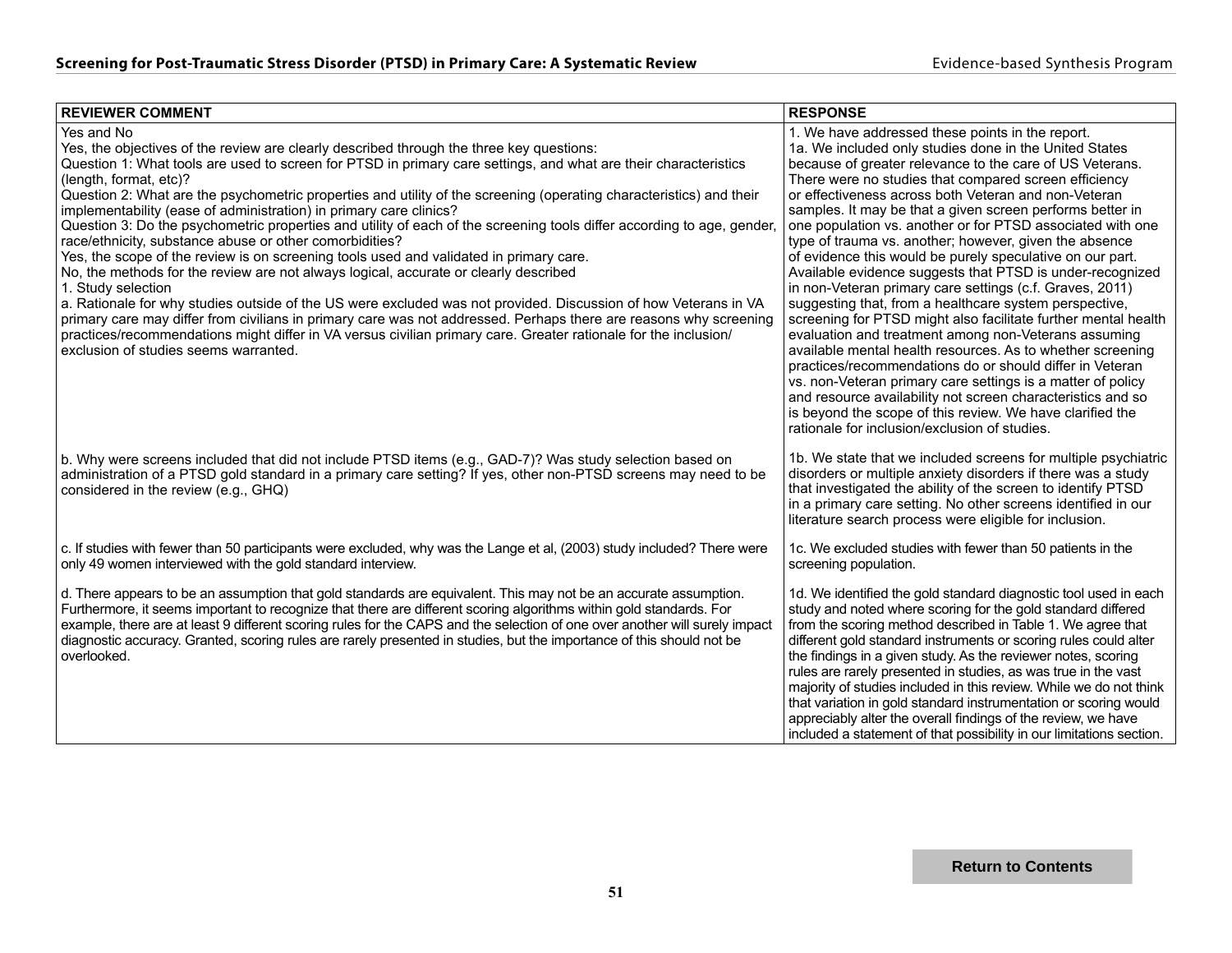| <b>REVIEWER COMMENT</b>                                                                                                                                                                                                                                                                                                                                                                                                                                                                | <b>RESPONSE</b>                                                                                                                                                                                                                                                                                                                                                                                                                                                                                                                                                                                                                                                                                                                                                                                                                                                                                                                                                                                                                             |
|----------------------------------------------------------------------------------------------------------------------------------------------------------------------------------------------------------------------------------------------------------------------------------------------------------------------------------------------------------------------------------------------------------------------------------------------------------------------------------------|---------------------------------------------------------------------------------------------------------------------------------------------------------------------------------------------------------------------------------------------------------------------------------------------------------------------------------------------------------------------------------------------------------------------------------------------------------------------------------------------------------------------------------------------------------------------------------------------------------------------------------------------------------------------------------------------------------------------------------------------------------------------------------------------------------------------------------------------------------------------------------------------------------------------------------------------------------------------------------------------------------------------------------------------|
| 2. Screen/study description<br>a. The PC-PTSD does not include a stem that asks about traumatic events. This is inaccurately reflected in the descrip-<br>tion of the measure: "Respondents are asked about symptoms experienced in response to a traumatic event in the past<br>month" $(p. 13)$                                                                                                                                                                                      | 2a. This has been clarified.                                                                                                                                                                                                                                                                                                                                                                                                                                                                                                                                                                                                                                                                                                                                                                                                                                                                                                                                                                                                                |
| b. The SPAN was not validated with a primary care sample in the original Meltzer-Brody study. It was "developed in a<br>psychiatry clinic for the purpose of detecting PTSD in psychiatric populations with PTSD prevalence around 50%" (p14).<br>Yes, it was argued that it could be used in settings with a lower prevalence, like primary care, and yes, it was tested in<br>primary care setting in the Yeager et al., study, but it was not developed/validated in primary care.  | 2b. We include the SPAN because there was a study that tested<br>it in primary care setting as noted above.                                                                                                                                                                                                                                                                                                                                                                                                                                                                                                                                                                                                                                                                                                                                                                                                                                                                                                                                 |
| c. The review correctly recognizes that there are three different versions of the PCL, and three different scoring options<br>(p.14). All three versions of the PCL are represented in the studies reviewed, and information on scoring algorithms is<br>often missing. The review treats the PCL as a single screen and does not mention how scoring options may impact diag-<br>nostic accuracy. This seems problematic for the accuracy and validity of the review.                 | 2c. We have clarified which version of the PCL was used in<br>each study. However, while there are different versions of the<br>PCL and different scoring approaches to the instrument (e.g.,<br>symptoms/symptom cluster, total score, etc.), we believe that<br>the importance of these differences is greatly attenuated when<br>the PCL is used as a screening tool rather than as a diagnostic<br>tool, a tool to assess symptom change in treatment, or as a<br>means to estimate population prevalence rates (see Wilkins et<br>al., 2011). Because the function of a screening tool is to identify<br>individuals in need of further evaluation, all PTSD screening<br>tools have lower discriminability than one would expect from a<br>diagnostic tool. The more relevant scoring issue is cut-score,<br>and we made efforts to include information about multiple cut-<br>scores when studies provided that information. Accordingly, we<br>do not feel that the accuracy or the validity of the review has<br>been compromised. |
| d. As previously mentioned, it is unclear why the GAD-7/GAD-2 is included in the review. The screen does not include<br>any PTSD items.                                                                                                                                                                                                                                                                                                                                                | 2d. As stated above, we included screens if there was a study<br>that investigated the ability of the screen to identify PTSD in a<br>primary care setting. Although the GAD-7 or GAD-2 may not<br>be specific to PTSD, whether it performs better or worse than<br>a PTSD-specific screen was an empirical question we thought<br>worth considering given an appropriate gold standard and study<br>design.                                                                                                                                                                                                                                                                                                                                                                                                                                                                                                                                                                                                                                |
| 3. Table 3: summary of screens used in primary care<br>a. It is not clear which study was used to report on test-retest reliability<br>b. Although scoring may be the same for briefer versions of the PCL, test-retest reliability cannot be assumed to be the<br>same.                                                                                                                                                                                                               | 3a. References have been added to Table (see footnotes).<br>3b. We have noted this on Table 3.                                                                                                                                                                                                                                                                                                                                                                                                                                                                                                                                                                                                                                                                                                                                                                                                                                                                                                                                              |
| c. Should internal consistency be presented as well?                                                                                                                                                                                                                                                                                                                                                                                                                                   | 3c. Internal consistency has been noted on Table 3 where<br>reported (see footnotes).                                                                                                                                                                                                                                                                                                                                                                                                                                                                                                                                                                                                                                                                                                                                                                                                                                                                                                                                                       |
| Yes and No<br>Some things are clearly described, but further justification is needed for the decisions the authors chose to make,<br>e.g., to include studies of non-Veterans given the target audience of this report. The absence of this content makes<br>it difficult to judge the statement on p. 30 that there is no information as to whether a given screen performs better in<br>Veteran or non-Veteran samples. The absence of such information may be of limited relevance. | We have clarified the inclusion and exclusion criteria. Our liter-<br>ature search yielded no studies comparing the performance of<br>screening tests in Veteran and non-Veteran samples. We have<br>now highlighted results of studies in Veterans in the discussion<br>to make it more relevant for the target audience of the report.                                                                                                                                                                                                                                                                                                                                                                                                                                                                                                                                                                                                                                                                                                    |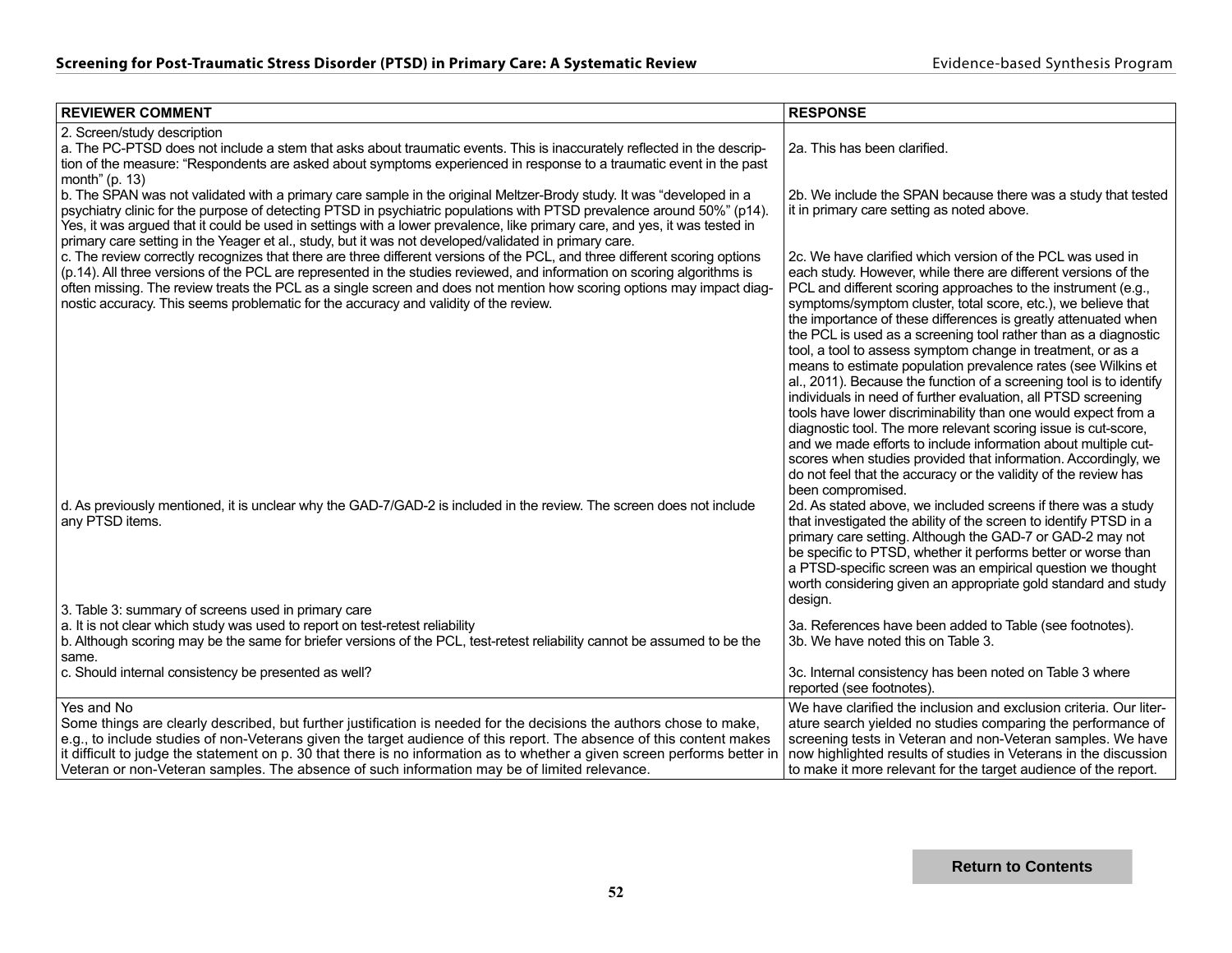| <b>REVIEWER COMMENT</b>                                                                                                                                                                                                                                                                                                                                                                                                                                                                                                                                                                                                                                                                                                                                                                                                                                                                                                                                                                                                                                                                                                                                                                                                            | <b>RESPONSE</b>                                                                                                                                                                                                                                                                                                                                                                                                                                                                                                                                                                                                                                                                                                                                                                                               |
|------------------------------------------------------------------------------------------------------------------------------------------------------------------------------------------------------------------------------------------------------------------------------------------------------------------------------------------------------------------------------------------------------------------------------------------------------------------------------------------------------------------------------------------------------------------------------------------------------------------------------------------------------------------------------------------------------------------------------------------------------------------------------------------------------------------------------------------------------------------------------------------------------------------------------------------------------------------------------------------------------------------------------------------------------------------------------------------------------------------------------------------------------------------------------------------------------------------------------------|---------------------------------------------------------------------------------------------------------------------------------------------------------------------------------------------------------------------------------------------------------------------------------------------------------------------------------------------------------------------------------------------------------------------------------------------------------------------------------------------------------------------------------------------------------------------------------------------------------------------------------------------------------------------------------------------------------------------------------------------------------------------------------------------------------------|
| Yes. As stated on page 1, the premise of screening for PTSD is "to facilitate mental health treatment engagement<br>1) earlier in the course of the illness and 2) to engage patients in treatment who might otherwise not be identified'<br>For this purpose, the report undertakes to identify PTSD screeners for primary care (pc) settings and evaluate them,<br>using the published literature. Three questions were formulated, which address evidence on the utility (and relative<br>utility) of available scales.<br>The questions and the methodology to answer them are perhaps too narrowly formulated. This is especially the<br>case when one becomes aware of the fact that the studies that have evaluated PTSD screeners in pc have not<br>evaluated the impact of screenings in engaging mental health workers more effectively, in terms of reaching patients<br>who would not be identified.<br>As a result, the report is a technical evaluation of the studies that evaluated PTSD screeners in pc: their design,<br>analysis, etc. The lion share of the work—the evaluation of screening (by any means) for mental health delivery, and<br>the outcome in terms of improving health--- remains to be done. | Thank you. We agree, that there is important work that<br>remains to be done involving the impact of screen use on the<br>delivery of mental health care and on health outcomes. We<br>included this in our recommendations.                                                                                                                                                                                                                                                                                                                                                                                                                                                                                                                                                                                  |
| 2. Is there any indication of bias in our synthesis of the evidence?                                                                                                                                                                                                                                                                                                                                                                                                                                                                                                                                                                                                                                                                                                                                                                                                                                                                                                                                                                                                                                                                                                                                                               |                                                                                                                                                                                                                                                                                                                                                                                                                                                                                                                                                                                                                                                                                                                                                                                                               |
| No. I do not see any evidence of bias.                                                                                                                                                                                                                                                                                                                                                                                                                                                                                                                                                                                                                                                                                                                                                                                                                                                                                                                                                                                                                                                                                                                                                                                             | Thank you                                                                                                                                                                                                                                                                                                                                                                                                                                                                                                                                                                                                                                                                                                                                                                                                     |
| <b>No</b>                                                                                                                                                                                                                                                                                                                                                                                                                                                                                                                                                                                                                                                                                                                                                                                                                                                                                                                                                                                                                                                                                                                                                                                                                          | Thank you                                                                                                                                                                                                                                                                                                                                                                                                                                                                                                                                                                                                                                                                                                                                                                                                     |
| Yes and No<br>A. Not sure about bias, but there are some problematic statements about the PC-PTSD and PCL.<br>1. Appendix E: Evidence Tables (Prins et al., 2003)<br>a. The PC-PTSD was evaluated in one VA Health Care Facility, not two different VA's in California.<br>b. The CAPS was administered in person, not over the phone<br>c. As noted in the Evidence Table, the use of blind interviews was "not reported". The assumption was made,<br>however, that interviewers were not blind (versus not reported), and the study was given a level IV rating. Although<br>not clear from the original study, interviewers were indeed blind. Perhaps "not-reported" findings can be followed-up<br>rather than assumed to be negative.<br>2. Freedy et al., 2010<br>a. Similar to Prins et al., 2003 -- It is assumed that interviewers were not blind to the screen results because they<br>were administered on the same day as the diagnostic interview. But, what was the order of administration? Did<br>interviewers know how to interpret screen results (cutoff scores for screens)?                                                                                                                                 | 1a. This has been corrected.<br>1b. Thank you for clarifying this.<br>1c. Thank you for providing this additional information. Given<br>this clarification, we have now determined that this study<br>should have a rating of Level III.<br>2a. We assumed that interviews were not blind not because<br>of their timing relative to administration of the screen, but<br>rather because non-blind evaluations may be biased (similar<br>to RCTs), and so the absence of a clear statement indicat-<br>ing that diagnostic interviews were conducted blindly in most<br>cases means that they were not. However, as suggested<br>by this reviewer, we sent an email to Dr. Freedy requesting<br>further information, but have not received a response in the<br>more than one month since the email was sent. |
| 3. PCL<br>a. The PCL version used in the Yeager et all study is not clear. In the study, the PCL is described as "a series of 17<br>questions about symptoms or signs of PTSD resulting from military experiences taking place within the past month".<br>This suggests that the PCL-M was used.<br>b. The PCL version used in the Prins et al., 2003 study is also not clear. However, a correction to the article was<br>published with clear reference to the PCL-S (Prins & Ouimette, 2004, Primary Care Psychiatry, 9, p151). The review<br>also states that 124 "woman" [sic], were screened and interviewed. That is incorrect, 167 participants completed<br>both the PCL-S and the PC-PTSD.                                                                                                                                                                                                                                                                                                                                                                                                                                                                                                                               | 3a. We have clarified that no version was specified in this<br>study.<br>3b. We have clarified that the PCL-S was used in this study.<br>We have replaced the data from the original paper with the<br>data presented in the Corrigendum.                                                                                                                                                                                                                                                                                                                                                                                                                                                                                                                                                                     |
| No. The report gives no indication of bias in any of the decision or text.                                                                                                                                                                                                                                                                                                                                                                                                                                                                                                                                                                                                                                                                                                                                                                                                                                                                                                                                                                                                                                                                                                                                                         | Thank you.                                                                                                                                                                                                                                                                                                                                                                                                                                                                                                                                                                                                                                                                                                                                                                                                    |
| N <sub>o</sub>                                                                                                                                                                                                                                                                                                                                                                                                                                                                                                                                                                                                                                                                                                                                                                                                                                                                                                                                                                                                                                                                                                                                                                                                                     | Thank you.                                                                                                                                                                                                                                                                                                                                                                                                                                                                                                                                                                                                                                                                                                                                                                                                    |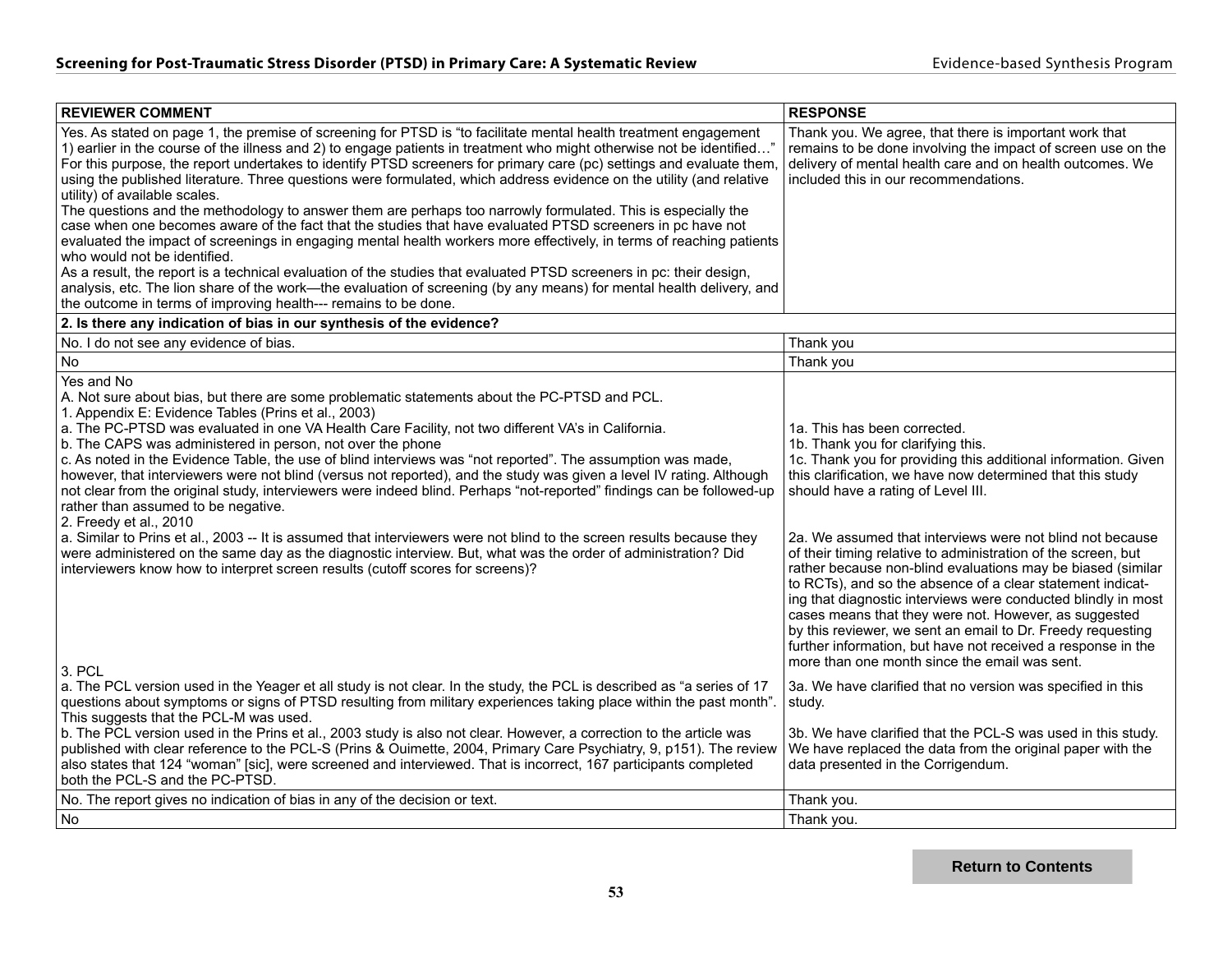| <b>REVIEWER COMMENT</b>                                                                                                                                                                                                                                                                                                                                                                                                                                                                                                                                                                                                                                                                                                                                                                                 | <b>RESPONSE</b>                                                                                                                                                                                                                                                                                                                                                                                                                                                                                                                                                                                                                                                                                                                                                                                          |
|---------------------------------------------------------------------------------------------------------------------------------------------------------------------------------------------------------------------------------------------------------------------------------------------------------------------------------------------------------------------------------------------------------------------------------------------------------------------------------------------------------------------------------------------------------------------------------------------------------------------------------------------------------------------------------------------------------------------------------------------------------------------------------------------------------|----------------------------------------------------------------------------------------------------------------------------------------------------------------------------------------------------------------------------------------------------------------------------------------------------------------------------------------------------------------------------------------------------------------------------------------------------------------------------------------------------------------------------------------------------------------------------------------------------------------------------------------------------------------------------------------------------------------------------------------------------------------------------------------------------------|
| 3. Are there any published or unpublished studies that we may have overlooked?                                                                                                                                                                                                                                                                                                                                                                                                                                                                                                                                                                                                                                                                                                                          |                                                                                                                                                                                                                                                                                                                                                                                                                                                                                                                                                                                                                                                                                                                                                                                                          |
| Yes. There is some evidence that the PC-PTSD performs adequately in VA substance use populations (p. 37, item<br>3). See Kimerling et al., (2006) Addictive Behaviors 31(11).                                                                                                                                                                                                                                                                                                                                                                                                                                                                                                                                                                                                                           | We are familiar with the Kimerling (2006) study but did not<br>include it in this review because the study sample was that of<br>patients who were receiving substance abuse treatment and<br>not those presenting in primary care clinics.                                                                                                                                                                                                                                                                                                                                                                                                                                                                                                                                                              |
| No. Question whether it was necessary to include studies done on MH population and instruments that are not<br>specific screens for PTSD - specifically the GAD-7                                                                                                                                                                                                                                                                                                                                                                                                                                                                                                                                                                                                                                       | As noted previously, we included screens if there was a study<br>that investigated the ability of the screen to identify PTSD in a<br>primary care setting.                                                                                                                                                                                                                                                                                                                                                                                                                                                                                                                                                                                                                                              |
| Yes<br>For excellent reviews of the PCL, including the importance of spectrum effects (e.g., age, race, etc), bias, and<br>prevalence, please see:<br>1. McDonald, S.D. & Calhoun, P.S. (2010). The diagnostic accuracy of the PTSD Checklist: A critical review. Clinical<br>Psychology Review. doi:10:1016/j.cpr.2010.06.012.<br>2. Wilkins, K.C., Lang, A.J., & Norman, S.B. (2011). Synthesis of the psychometric properties of the PTSD Checklist<br>(PCL) military, civilian, and specific versions. Depression and Anxiety. doi: 10.1002/da.20837.                                                                                                                                                                                                                                               | Thank you for sharing these references. These reviews<br>provide excellent background information on the PCL but do<br>not focus on studies conducted in primary care.                                                                                                                                                                                                                                                                                                                                                                                                                                                                                                                                                                                                                                   |
| Yes<br>The report is so comprehensive that I think it will surprise readers in its presentation of studies they may not know<br>of. However, it could be even more complete in several respects:                                                                                                                                                                                                                                                                                                                                                                                                                                                                                                                                                                                                        | Thank you. We have addressed your concerns.                                                                                                                                                                                                                                                                                                                                                                                                                                                                                                                                                                                                                                                                                                                                                              |
| 1. There is a corrigendum to the Prins et al. 2003 study that reports critically important information about the PCL.<br>There were significant errors in the 2003 report due to a software problem regarding the handling of missing data.                                                                                                                                                                                                                                                                                                                                                                                                                                                                                                                                                             | 1. We have updated the report based on the Corrigendum.                                                                                                                                                                                                                                                                                                                                                                                                                                                                                                                                                                                                                                                                                                                                                  |
| The data reported on the PCL need to be based on the 2004 correction.<br>2. A paper by Calhoun and colleagues (2010) comparing the SPAN and the PC-PTSD may have been overlooked.<br>3. In meta-analysis it is common to ask authors for data needed to include the paper in the analysis. Was there any<br>attempt to contact investigators for information that could have allowed an excluded paper to be included? If not, I<br>recommend that the authors use this strategy if it possibly could yield additional studies to include in the review                                                                                                                                                                                                                                                 | 2. We reviewed this excellent paper but it did not meet our<br>inclusion criteria. Subjects in that study were part of the Mid-<br>Atlantic MIRECC post-deployment registry and consisted<br>of Veterans who served in the military after to September<br>11, 2001. According to the authors, "Eligible Veterans were<br>recruited through mailings, advertisements, and clinician<br>referrals". As such, it was not eligible for this review.<br>3. We did not exclude studies because of missing<br>information. As noted in the Literature Flow (Figure 1) studies<br>were excluded if the study setting, population, or purpose did                                                                                                                                                                 |
| No. No overlooked study on screening scales in primary care.                                                                                                                                                                                                                                                                                                                                                                                                                                                                                                                                                                                                                                                                                                                                            | not meet our inclusion criteria.<br>Thank you.                                                                                                                                                                                                                                                                                                                                                                                                                                                                                                                                                                                                                                                                                                                                                           |
| 4. Please write any additional suggestions or comments below. If applicable, please indicate the page and line numbers from the draft report.                                                                                                                                                                                                                                                                                                                                                                                                                                                                                                                                                                                                                                                           |                                                                                                                                                                                                                                                                                                                                                                                                                                                                                                                                                                                                                                                                                                                                                                                                          |
| Future directions #6 is an important point, and the authors may want to specifically refer to the need for studies of<br>screening effectiveness in VA.                                                                                                                                                                                                                                                                                                                                                                                                                                                                                                                                                                                                                                                 | Thank you for this suggestion. We have now made our<br>recommendations more specific.                                                                                                                                                                                                                                                                                                                                                                                                                                                                                                                                                                                                                                                                                                                    |
| P. 1: first paragraph: I don't think the screening is meant to "Identify PTSD," or to facilitate treatment engagement<br>so much as to identify Veterans who need further evaluation and possibly treatment for PTSD. Similar issue in<br>the more detailed paragraph near end of page 5. Screening is not necessarily correlated with reducing delays for<br>treatment – in fact, in VA the typical concern from PTSD teams is that PC refers too many patients because of a<br>positive screen, thus tying up the resources needed to reduce access delays (though screening can lead to earlier<br>diagnosis and an opportunity for intervention earlier in the course of an individual's illness). These issues do receive<br>some discussion in the "clinical consideration" paragraph on page 38. | Thank you for this feedback. We clarified the statement<br>on page to indicate that screens are intended to facilitate<br>detection of a condition (in this case PTSD), not to identify<br>it directly. We agree that screening is not correlated with<br>treatment; however, the purpose of screening programs is to<br>increase the rate of treatment, particularly among those early<br>in the course of the illness as you note. The concern you<br>raise about too many patients having positive screens and<br>the effect of this on limited clinical resources is an important<br>one. This suggests that from a clinical standpoint the screen<br>used by VA is too sensitive as it is currently emploved:<br>however, altering the<br>as<br><b>Return to Contents</b><br>clear policy implicati |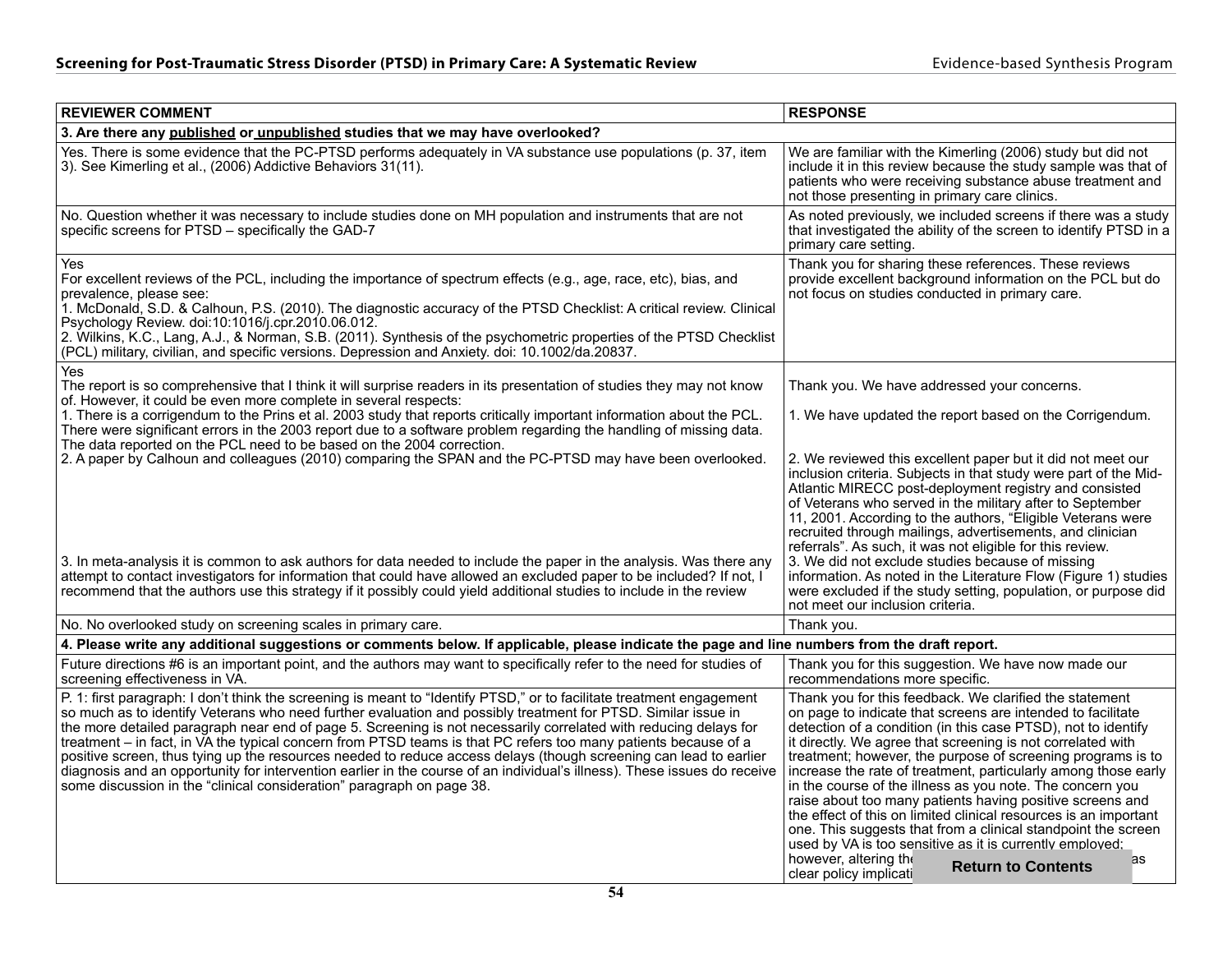| <b>REVIEWER COMMENT</b>                                                                                                                                                                                                                                                                                                                                                                                                                                                                                                                                                                                                                                                                                                                                                                                                                                                                                                                                                                                                                                                                                                                                                                                                                                                                                                        | <b>RESPONSE</b>                                             |                                                                                                                                                                                                                                                                                                                                                                                                                                                                                                                                                                                                                                                                                                                                                                                                                                 |  |
|--------------------------------------------------------------------------------------------------------------------------------------------------------------------------------------------------------------------------------------------------------------------------------------------------------------------------------------------------------------------------------------------------------------------------------------------------------------------------------------------------------------------------------------------------------------------------------------------------------------------------------------------------------------------------------------------------------------------------------------------------------------------------------------------------------------------------------------------------------------------------------------------------------------------------------------------------------------------------------------------------------------------------------------------------------------------------------------------------------------------------------------------------------------------------------------------------------------------------------------------------------------------------------------------------------------------------------|-------------------------------------------------------------|---------------------------------------------------------------------------------------------------------------------------------------------------------------------------------------------------------------------------------------------------------------------------------------------------------------------------------------------------------------------------------------------------------------------------------------------------------------------------------------------------------------------------------------------------------------------------------------------------------------------------------------------------------------------------------------------------------------------------------------------------------------------------------------------------------------------------------|--|
| 1. "Screening tools that focus on evaluating traumatic experiences are not likely to be clinically useful given the high<br>population prevalence of traumatic events and the much lower conditional probability of developing PTSD (IOM,<br>Breslau, Wang)" p.36                                                                                                                                                                                                                                                                                                                                                                                                                                                                                                                                                                                                                                                                                                                                                                                                                                                                                                                                                                                                                                                              |                                                             | 1a. The statement that you reference was meant to clarify<br>the scope of the review. On the other hand, we agree<br>that whether screen performance would be improved with                                                                                                                                                                                                                                                                                                                                                                                                                                                                                                                                                                                                                                                     |  |
| a. True, but the diagnostic precision of screens that include a trauma probe versus those that don't has not been<br>empirically established. Perhaps inclusion of a trauma exposure question will decrease the number of false<br>positives in primary care. Future research could compare screens with and without a trauma probe.                                                                                                                                                                                                                                                                                                                                                                                                                                                                                                                                                                                                                                                                                                                                                                                                                                                                                                                                                                                           | question.                                                   | inclusion of a traumatic exposure item(s) is a worthy empirical                                                                                                                                                                                                                                                                                                                                                                                                                                                                                                                                                                                                                                                                                                                                                                 |  |
| b. Does this statement suggest that screening for military sexual trauma is not warranted?<br>2. "Very short screens (i.e., one or two items) performed less well than longer screens with positive likelihood ratios<br>less than 3.0, making them less clinically useful" p. 3 PLUS, "Screens not specific to PTSD but for which there was<br>a study that evaluated the ability of the screen to detect PTSD performed less well than those that focused on the<br>detection of PTSD exclusively" p.37<br>a. Combined, these argue against the use of the SIPS or multi-purpose screens with only 1 or 2 items relevant to                                                                                                                                                                                                                                                                                                                                                                                                                                                                                                                                                                                                                                                                                                  | perform better.                                             | 1b. No. It simply clarifies the scope of the review.<br>2a. We agree with the reviewer's conclusion that the<br>available evidence suggests that screens longer than 2 items                                                                                                                                                                                                                                                                                                                                                                                                                                                                                                                                                                                                                                                    |  |
| PTSD.<br>b. So, moderate to longer PTSD screens seem to be better but the threshold for acceptable length is not clear. If<br>"successful screening programs utilize instruments that are simple, valid, precise, and acceptable both clinically<br>and socially" (p. 1), the remaining PTSD screens should be evaluated along these dimensions. For example, future<br>research needs to determine preference and ease of administration based on number of items, reading level,<br>response format, etc<br>3. "However, there were no high quality studies examining the performance of the PC-PTSD in a primary care<br>setting" p.37<br>a. Perhaps Freedy, Prins, and Gore can be contacted for clarification on the QUADAS ratings, and subsequent<br>changes made to level of evidence.                                                                                                                                                                                                                                                                                                                                                                                                                                                                                                                                 | clarification in the third study.                           | 2b. We did not find any information that any of the<br>screening tools used in the studies cited in this review were<br>unacceptable to patients or administrators. The longest<br>screening tool (27 items) was reported to take patients only<br>10 minutes to complete, suggesting that none of the screens<br>would be administratively burdensome. However, given the<br>absence of comparative information about patient or provider<br>preferences regarding screening tools, further research would<br>be needed to make definitive statements about these issues.<br>3a. We have updated the information from one of the<br>studies mentioned and adjusted the quality assessment. We<br>contacted the author of another study for clarification but did<br>not receive a response. We did not find anything requiring |  |
| The report has the potential to be an important guide for both practice and research. It is well done is so many<br>respects but it could be enhanced by additions to the text and tables. It also needs to be cleaned for typos, some<br>of which are important (e.g., on p. 20 the paragraph on the PCL says in one place that there were 2 studies and in<br>another that there were 3, Table 4 shows 3, and the paragraph mentions an additional study by Kimerling (2006)<br>that does not appear in the table). Specific recommendations are as follows:                                                                                                                                                                                                                                                                                                                                                                                                                                                                                                                                                                                                                                                                                                                                                                 |                                                             | Thank you. We have corrected the typos and clarified the<br>additional studies cited in the paragraph on the PC-PTSD.                                                                                                                                                                                                                                                                                                                                                                                                                                                                                                                                                                                                                                                                                                           |  |
| 1. More detail is needed about how the quality assessment ratings were determined. Although detail is provide<br>in the Appendices, I could not make the crosswalk between the QUADAS evaluation questions in Appendix B,<br>Appendix C, the 5 criteria listed for each study in Appendix E, and the level of evidence rating. In fact, I don't see the<br>clear connection between the QUADAS criteria and the QUADAS questions in Appendix B.<br>For example, in QUADAS, representativeness is about whether the full range of patients to whom a test would be<br>applied was included in the sample. It appears that sample representativeness—and not spectrum inclusiveness—<br>was more important in evaluating studies for the report. The fact that a study had one site is mentioned in a couple<br>places, even though this is not relevant to evaluating quality according to the QUADAS or RSES systems.<br>Also, in some cases the problem appears to be missing information. RCES level 1 evidence requires that neither<br>the test result nor gold standard was used to select patients. Yeager's study, which was rated at the highest level,<br>is mentioned as being a random sample of participants from 4 sites, whereas Andrykowski's study is described as<br>"women in remission from breast cancer." | the overall Level of Evidence ratings.<br>screening status. | 1. Thank you for pointing this out. We have now included an<br>additional table in our appendices (Appendix F) that clarifies<br>the relationship between the individual QUADAS ratings and<br>Now that we have included the crosswalk table in the<br>report, we hope that study ratings have been clarified. The<br>Andrykowski study was rated as a Level IV because the<br>diagnostic interviews were not conducted blind to patient                                                                                                                                                                                                                                                                                                                                                                                        |  |
| Note that there is a typo in Appendix C and elsewhere in the text: it should be "Rational" not "Rationale" Clinical<br><b>Examination Series.</b>                                                                                                                                                                                                                                                                                                                                                                                                                                                                                                                                                                                                                                                                                                                                                                                                                                                                                                                                                                                                                                                                                                                                                                              | We have corrected the typo.                                 |                                                                                                                                                                                                                                                                                                                                                                                                                                                                                                                                                                                                                                                                                                                                                                                                                                 |  |
|                                                                                                                                                                                                                                                                                                                                                                                                                                                                                                                                                                                                                                                                                                                                                                                                                                                                                                                                                                                                                                                                                                                                                                                                                                                                                                                                |                                                             | <b>Return to Contents</b>                                                                                                                                                                                                                                                                                                                                                                                                                                                                                                                                                                                                                                                                                                                                                                                                       |  |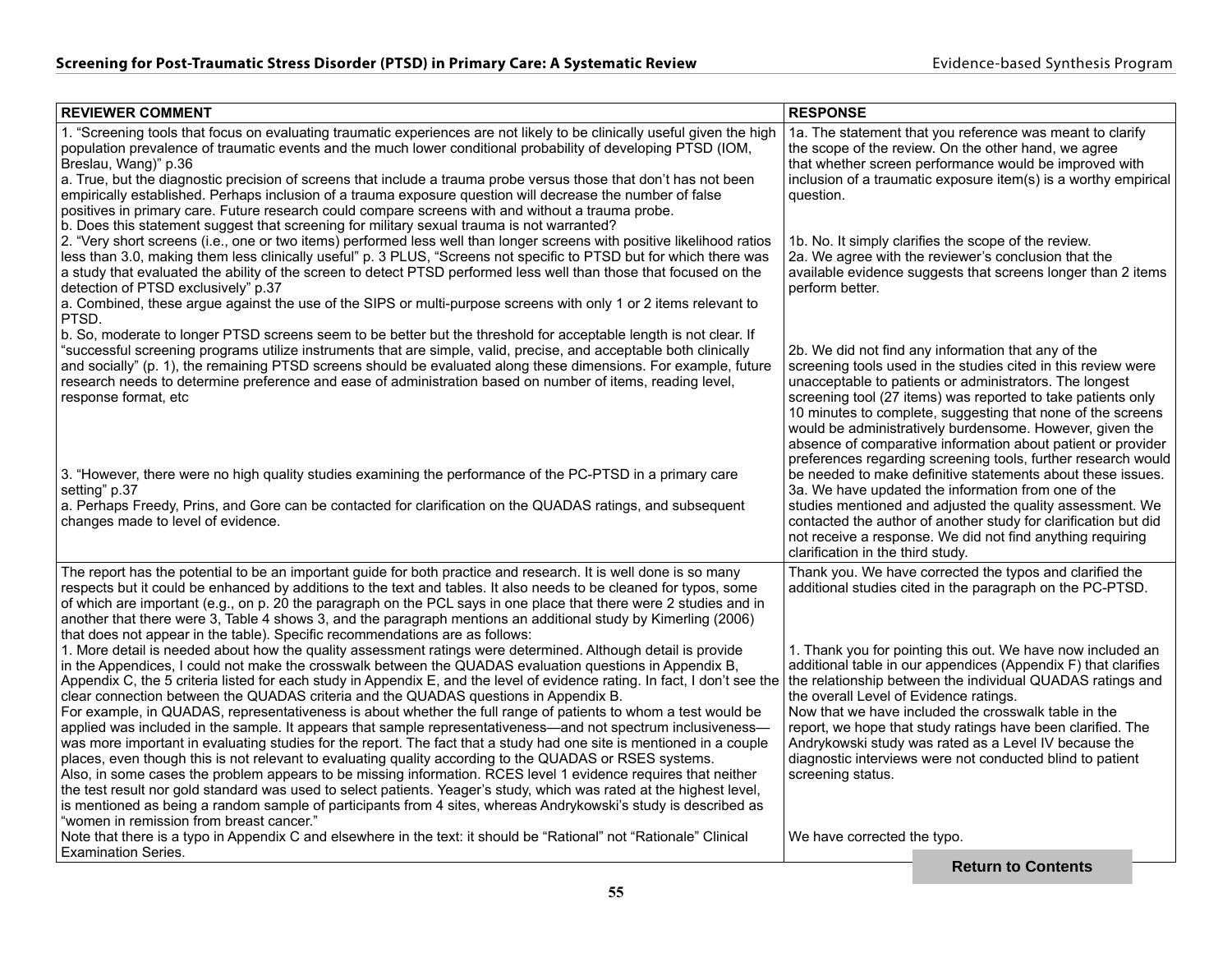| <b>REVIEWER COMMENT</b>                                                                                                                                                                                                                                                                                                                                                                                                                                                                                                                                                                                                                                                                                                 | <b>RESPONSE</b>                                                                                                                                                                                                                                                                                                                                       |
|-------------------------------------------------------------------------------------------------------------------------------------------------------------------------------------------------------------------------------------------------------------------------------------------------------------------------------------------------------------------------------------------------------------------------------------------------------------------------------------------------------------------------------------------------------------------------------------------------------------------------------------------------------------------------------------------------------------------------|-------------------------------------------------------------------------------------------------------------------------------------------------------------------------------------------------------------------------------------------------------------------------------------------------------------------------------------------------------|
| 2. Figure 1 was illegible when the document was printed, even though it appeared fine on the screen. Also, I<br>recommend providing the N for each reason the 122 excluded studies ruled out.<br>3. In Table 3 it would help to know the test-retest interval for each study.<br>4. Table 4 should specify the gold-standard measure used for each study and if relevant how it was scored, e.g., the<br>"1/2" rule for the CAPS.<br>5. For Key Question 2, the amount of detail in the text about studies varies unsystematically. For example, there<br>was no information on p. 20 about the sample used in the Prins 2003 study and a lot of information on p. 22 about<br>the sample used in the Dobie 2002 study. | 2. We have added the number of studies for each exclusion<br>reason.<br>3. We have added this information to Table 3 (see footnotes).<br>4. We have added the gold standard measure to Table 4.<br>Studies did not typically report how the measure was scored.<br>5. We have reviewed this and standardized the amount of<br>text.                   |
| 6. On p. 21 only 2 SPAN studies were discussed but the Table 4 lists 3. Freedy 2010 is excluded.                                                                                                                                                                                                                                                                                                                                                                                                                                                                                                                                                                                                                        | 6. We have added Freedy 2010 to the discussion of the<br>SPAN studies.                                                                                                                                                                                                                                                                                |
| 7. Caution is needed regarding the inferences that are drawn when relevant information is missing. For example,<br>and perhaps most notably, on p. 22, the report says that it is unclear whether CAPS interviewers were blind to PCL<br>scores in the Prins 2003 study but elsewhere the report specifically states that lack of blinding was a major flaw of<br>this study. Lack of information about blinding is not the same thing as lack of blinding. Regardless, things like this<br>are so important that it is worth asking authors for missing information.                                                                                                                                                   | 7. As noted above, we have obtained information from one<br>author and another author did not respond to our inquiry.                                                                                                                                                                                                                                 |
| 8. Table 5 is difficult to read. The use of shading to indicate different screens does not provide enough clarity or<br>distinctiveness. For example, the authors could use a separate leftmost column to indicate the screen, with the<br>study information in a column to the right:<br>Screen<br>Author/Year<br>Cutpoints<br><b>Breslau</b><br>Freedy 2010<br>XX<br>Kimerling 2006<br>XX<br>PC-PTSD<br>Freedy 2010<br>XX<br>Gore 2008<br>XX                                                                                                                                                                                                                                                                          | 8. Thank you for the suggestion. We have modified the table.                                                                                                                                                                                                                                                                                          |
| 9. Given that the report includes studies of both Veterans and non-Veterans, can any more be said about whether<br>findings might generalize from one population to the other?<br>10. Given that the PC-PTSD is currently used for screening in both VA and DoD settings, can any more be said<br>other than a recommendation for a study comparing it with other screening instruments?                                                                                                                                                                                                                                                                                                                                | 9. A comment about Veterans vs. non-Veterans has been<br>added to the discussion.<br>10. Our primary recommendation is for VA (and DoD) to<br>evaluate whether use of the screen has improved health<br>outcomes for Veterans and to examine the impact of its use<br>on the healthcare system.                                                       |
| 11. I recommend rewording recommendation 3 on p. 38. There is plenty of evidence about how screening tools work 11. Thank you for the suggestion. We have reworded the<br>in the presence of other comorbidities because comorbidity is the rule rather than the exception in PTSD. What is<br>missing is information about whether there is differential performance as a function of comorbidity.<br>12. The relevance of recommendation 4 is unclear or perhaps is not clearly worded. There is evidence about<br>depression and anxiety screening in Veterans.                                                                                                                                                      | statement and clarified our point.<br>12. We agree that this point needs rewording as well, and<br>incorporated the intended point elsewhere.                                                                                                                                                                                                         |
| It would be of interest to have a review of the literature on screening among Veterans of other countries. Can we<br>learn anything from this literature? Can we learn anything from DoD screening?                                                                                                                                                                                                                                                                                                                                                                                                                                                                                                                     | We chose not to include DoD studies because screening<br>among active duty service members is complicated by limited<br>confidentiality, potential deleterious effect of mental health<br>diagnoses on military careers, and greater levels of stigma<br>related to mental health conditions compared to that seen in<br>non-active duty populations. |
| 5. Are there any clinical performance measures, programs, quality improvement measures, patient care services, or conferences that will be directly affected by this<br>report? If so, please provide detail.                                                                                                                                                                                                                                                                                                                                                                                                                                                                                                           |                                                                                                                                                                                                                                                                                                                                                       |
| Not at this time. PC-PTSD followed by PCL when indicated is current measure and this report is unlikely to affect that.                                                                                                                                                                                                                                                                                                                                                                                                                                                                                                                                                                                                 | Thank you                                                                                                                                                                                                                                                                                                                                             |
| 1. It seems like data from the PCMHI office may be able to address the impact of PTSD screening on referrals to<br>co-located care or specialty care (i.e., access to care measure). And, with the new OEF4 performance measure, it<br>might be possible to look at screening and engagement with treatment (8 sessions within 14 weeks).                                                                                                                                                                                                                                                                                                                                                                               | 1. We agree that evaluating the impact of screening<br>implementation on service utilization is an important area that<br>should be explored.                                                                                                                                                                                                         |
| 2. DSM5 is around the corner. The content validity and predictive validity of PTSD screens will need to be evaluated   2. We agree and ha<br>against these new diagnostic criteria.                                                                                                                                                                                                                                                                                                                                                                                                                                                                                                                                     | g<br><b>Return to Contents</b><br>DSM-5 modification                                                                                                                                                                                                                                                                                                  |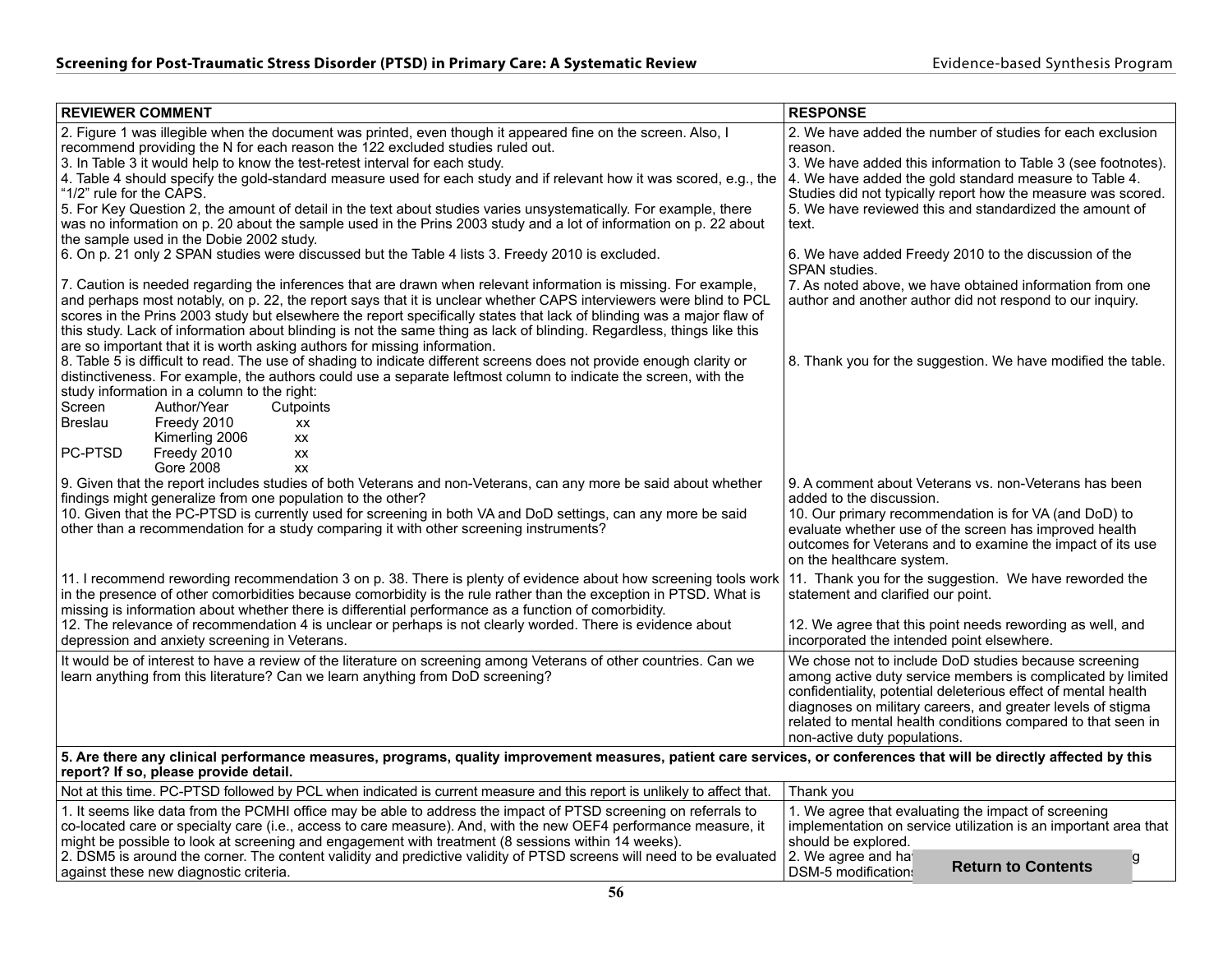| <b>REVIEWER COMMENT</b>                                                                                                                                                                                                                                                                                                                                                                                                                                                                                                                                                                                                                                                                                                          | <b>RESPONSE</b>                                                                                                                                                                                                                                                                                                                                                                                                                                                                                                                                               |
|----------------------------------------------------------------------------------------------------------------------------------------------------------------------------------------------------------------------------------------------------------------------------------------------------------------------------------------------------------------------------------------------------------------------------------------------------------------------------------------------------------------------------------------------------------------------------------------------------------------------------------------------------------------------------------------------------------------------------------|---------------------------------------------------------------------------------------------------------------------------------------------------------------------------------------------------------------------------------------------------------------------------------------------------------------------------------------------------------------------------------------------------------------------------------------------------------------------------------------------------------------------------------------------------------------|
| The performance measure for PTSD screening is simply an indicator of whether screening has occurred, so I think<br>this answer is no.                                                                                                                                                                                                                                                                                                                                                                                                                                                                                                                                                                                            | Thank you                                                                                                                                                                                                                                                                                                                                                                                                                                                                                                                                                     |
| 6. Please provide any recommendations on how this report can be revised to more directly address or assist implementation needs.                                                                                                                                                                                                                                                                                                                                                                                                                                                                                                                                                                                                 |                                                                                                                                                                                                                                                                                                                                                                                                                                                                                                                                                               |
| 1. Perhaps more focused statements can be made about how the review can inform policy, guide services, support<br>performance measures, and direct future research. For example:<br>a. Although additional research is needed on what screen is best for detecting PTSD in VA primary care, there are<br>good reasons to screen for PTSD in VA (see guidelines propose by US Preventive Services Task Force).<br>b. Currently, if a patient screens positive for PTSD, CPRS presents certain follow-up options/services. Indeed, the<br>clinical reminder is not "resolved" until an option is selected. The report would be strengthened by addressing these<br>options and perhaps making recommendations for additional ones. | 1a. To our knowledge the USPSTF does not currently<br>recommend routine PTSD screening. However, VA has<br>significant clinical and political impetus for conducting routine<br>PTSD screens on Veterans who use VA services.<br>1b. Although the requirement to institute a particular clinical<br>reminder may be a result of national VA policy, how the<br>clinical reminders are implemented varies across VISNs,<br>Consequently, it would be less helpful to make specific<br>recommendations about how the performance measure<br>should be resolved. |
| c. As previously noted, the relationship between PTSD screening and access to care, and type of care would<br>enhance implementation needs.<br>2. For future research, more specific examples of what should be done is needed. For example,                                                                                                                                                                                                                                                                                                                                                                                                                                                                                     | 1c. We agree.                                                                                                                                                                                                                                                                                                                                                                                                                                                                                                                                                 |
| a. Which screens (moderate and longer screens?) should be compared in VA primary care clinics and on what<br>dimensions (ease of administration, diagnostic accuracy)?                                                                                                                                                                                                                                                                                                                                                                                                                                                                                                                                                           | 2a. We do not recommend any particular screening tool since<br>all have their limitations. Specific recommendations for future<br>research are delineated.                                                                                                                                                                                                                                                                                                                                                                                                    |
| b. How should the impact of spectrum effects be analyzed? Comparing AUC's may not be the best approach.                                                                                                                                                                                                                                                                                                                                                                                                                                                                                                                                                                                                                          | b. If what the reviewer means by "spectrum effects" is<br>subsyndromal PTSD, then we agree that this would have<br>implications for the criterion of a study. Comparisons of screen<br>AUC's across studies requires a comparable outcome criterion.                                                                                                                                                                                                                                                                                                          |
| With the formal adoption of DSM-5 in May 2013, the relevance of the data based on DSM-IV are unclear. Data<br>obtained from DSM-IV versions may not generalize to DSM-5 versions if and when such data would be available.<br>The authors need to address this issue more directly and incorporate it into their recommendations.                                                                                                                                                                                                                                                                                                                                                                                                | Agreed. We have now included comments about the<br>relevance of the review with respect to DSM-5.                                                                                                                                                                                                                                                                                                                                                                                                                                                             |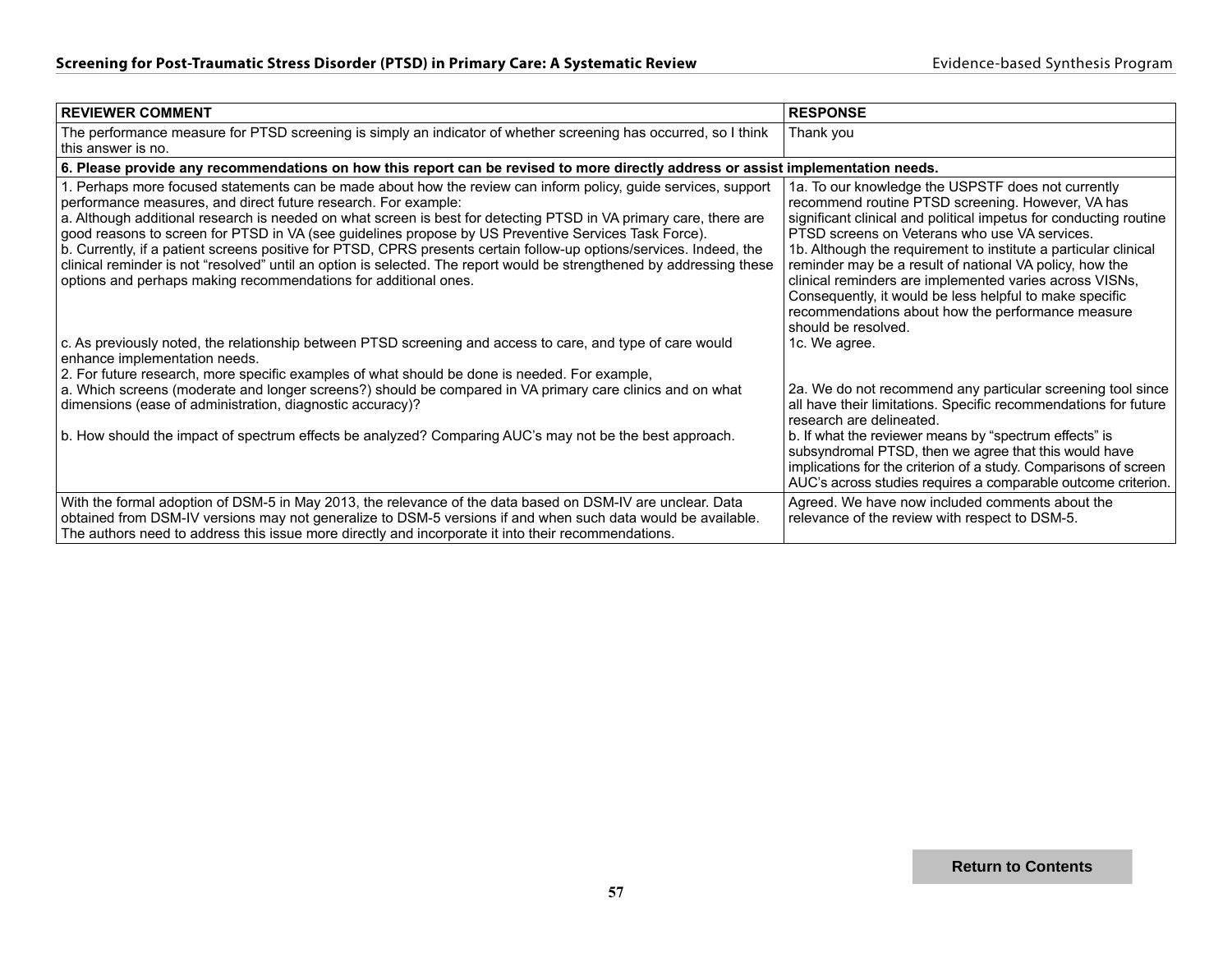### **APPENDIX E. EVIDENCE TABLE**

| Author, Year<br><b>Screen</b>               | Gold<br><b>Standard</b> | <b>Screen Sample</b><br>I. Age, gender, special population<br>II. Response Rate                                                                                                                                                                                                                                                                                                                                                                                                                                                     | <b>Interview Sample</b><br>I. Age, gender, special population<br>II. Response rate                                                                                                                                                                                                                                                          | <b>QUADAS Item Ratings</b><br>I. Representativeness<br>II. Quality of Gold Standard<br>III. Concurrent<br>IV. % Interviewed<br>V. Blind Interviews<br><b>RCE Level of Evidence</b>                                                                                                           |
|---------------------------------------------|-------------------------|-------------------------------------------------------------------------------------------------------------------------------------------------------------------------------------------------------------------------------------------------------------------------------------------------------------------------------------------------------------------------------------------------------------------------------------------------------------------------------------------------------------------------------------|---------------------------------------------------------------------------------------------------------------------------------------------------------------------------------------------------------------------------------------------------------------------------------------------------------------------------------------------|----------------------------------------------------------------------------------------------------------------------------------------------------------------------------------------------------------------------------------------------------------------------------------------------|
| Freedy 2010 <sup>11</sup><br><b>Breslau</b> | <b>CAPS</b>             | Not reported; required to be ≥18 years<br>old, English speaking, no gross cognitive<br>impairment, medically stable<br>II. 774 of 3728 approached in clinic consented<br>(20.8%); 519 of 774 consented were contacted<br>(67%); telephone interviews done in 411<br>(11% of those approached in clinic, 53% of<br>those consented, 79% of those contacted for<br>interview)                                                                                                                                                         | 53% 18-44 years old, 19% 45-54 years old, 19%<br>55-65 years old, 7% 66-75 years old, 1.2% ≥76<br>years<br>83% women<br>65% white, 32% African American, 3% other<br>45% married<br>24% high school education or less<br>II. 100% of those screened                                                                                         | No (significant differences in gender<br>and race from clinic population during<br>recruitment period)<br>II. Fair (telephone, experienced survey<br>interviewers)<br>III. Yes<br>IV. 79% of those who were contacted for<br>interview<br>V. No<br><b>Level of Evidence: IV</b>              |
| Kimerling<br>200613<br><b>Breslau</b>       | <b>CAPS</b>             | Veterans; other screen sample characteristics<br>L.<br>NR.<br>II. 237 of 258 approached (92%) were eligible and<br>completed Breslau scale                                                                                                                                                                                                                                                                                                                                                                                          | I. Veterans<br>Mean age = $52$ years (range 22 to 85)<br>61% women<br>68% white, 18% African American, 5% Hispanic, 5%<br>Asian/Pacific Islander, 1% Native American, 3%<br>other<br>44% married<br>59% employed<br>57% returned for interview (significantly higher<br>Ш.<br>percentage of women in participants vs. non-<br>participants) | Yes<br>I.<br>II. Good (in person, trained<br>psychologists)<br>III. Yes, approximately 1 month<br>IV. 57% of those who consented.<br>completed Breslau scale and were<br>eligible<br>V. Yes<br><b>Level of Evidence: III</b>                                                                 |
| Freedy 2010 <sup>11</sup><br><b>PC-PTSD</b> | See above               |                                                                                                                                                                                                                                                                                                                                                                                                                                                                                                                                     |                                                                                                                                                                                                                                                                                                                                             |                                                                                                                                                                                                                                                                                              |
| Gore 2008 <sup>10</sup><br><b>PC-PTSD</b>   | PSS-I                   | I. 21% < 30 years; 24% 31-34 years old; 31%<br>41-50 years old; 16% 51-60 years old; 8% ≥61<br>vears<br>60% male<br>Recruited from 3 military health system primary<br>care clinics in Washington, DC area (service<br>members, retirees, and family members)<br>II. estimated 87.4% (3234 of approximately 3700<br>approached)<br>NOTE: participants first administered SIPS;<br>subgroup participated in 2nd phase of study<br>(PC-PTSD and structured clinical interview);<br>unclear if all invited to participate in 2nd phase | 24% < 30 years, 23% 31-34 years old, 31%<br>$\mathbf{L}$<br>41-50 years old, 18% 51-60 years old, 4% ≥61<br>vears<br>$61\%$ male<br>II. 93% of those who consented to interview<br>(213/229); 6.6% of those screened (213/3234)<br>58                                                                                                       | Unclear; oversampled patients who<br>responded "bothered a little" and<br>"bothered a lot" to single screening<br>question<br>II. Fair (unclear if in-person or<br>telephone, trained mental health<br>professionals)<br>III. Yes<br>IV. 6.6% of those screened<br><b>Return to Contents</b> |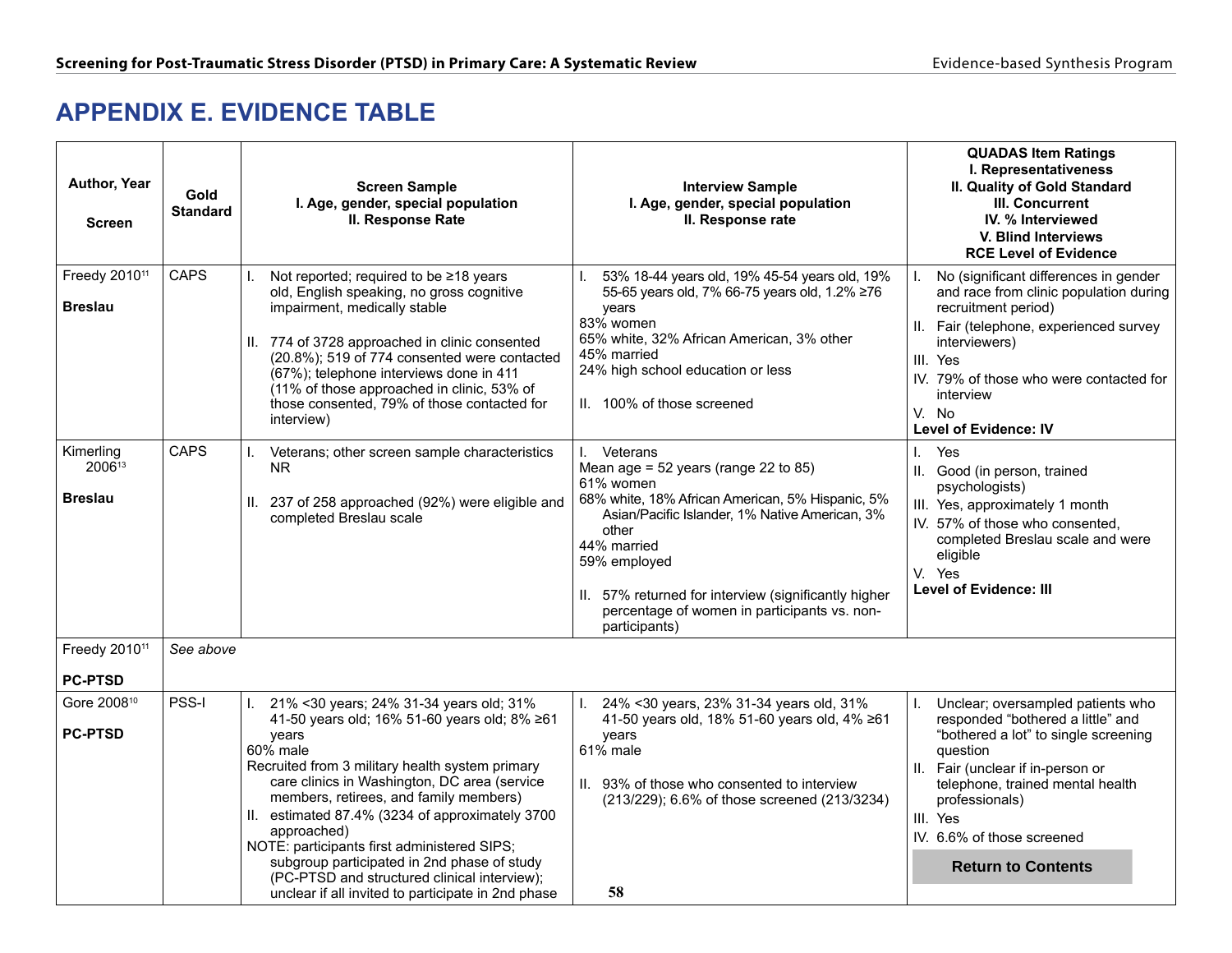| Author, Year<br><b>Screen</b>             | Gold<br><b>Standard</b> | <b>Screen Sample</b><br>I. Age, gender, special population<br>II. Response Rate                                                                                                                                                                | <b>Interview Sample</b><br>I. Age, gender, special population<br>II. Response rate                                                                                                                                                                                                                                                                                                                                                                                                                | <b>QUADAS Item Ratings</b><br>I. Representativeness<br>II. Quality of Gold Standard<br>III. Concurrent<br>IV. % Interviewed<br>V. Blind Interviews<br><b>RCE Level of Evidence</b>                                                   |
|-------------------------------------------|-------------------------|------------------------------------------------------------------------------------------------------------------------------------------------------------------------------------------------------------------------------------------------|---------------------------------------------------------------------------------------------------------------------------------------------------------------------------------------------------------------------------------------------------------------------------------------------------------------------------------------------------------------------------------------------------------------------------------------------------------------------------------------------------|--------------------------------------------------------------------------------------------------------------------------------------------------------------------------------------------------------------------------------------|
| Prins 2003 <sup>9</sup><br><b>PC-PTSD</b> | <b>CAPS</b>             | Not reported; recruited from general medical<br>L.<br>and women's health clinics at a VA facility in<br>California; required to have no gross cognitive<br>impairment and English speaking<br>II. Number approached for screening not reported | Mean age = $52$ years*<br>L.<br>34.0% male<br>33% married<br>43% unemployed<br>27% high school education or less<br>II. 50% of those who completed screening<br>(167/335); participants repeated the PC-PTSD<br>at the interview<br>NOTE: all screened individuals invited to participate<br>in interview                                                                                                                                                                                         | VA sample from 1 VA in California<br>with 50% response rate<br>II. Good (in-person, trained<br>psychologists)<br>III. Yes<br>IV. 50%<br>V. Yes<br><b>Level of Evidence: III</b>                                                      |
| Gore 2008 <sup>10</sup><br><b>SIPS</b>    | See above               |                                                                                                                                                                                                                                                |                                                                                                                                                                                                                                                                                                                                                                                                                                                                                                   |                                                                                                                                                                                                                                      |
| Freedy 2010 <sup>11</sup><br><b>SPAN</b>  | See above               |                                                                                                                                                                                                                                                |                                                                                                                                                                                                                                                                                                                                                                                                                                                                                                   |                                                                                                                                                                                                                                      |
| Meltzer-Brody<br>200455<br><b>SPAN</b>    | <b>MINI</b>             | I. Mean age = $34$ years<br>100% female<br>43% white, 49% African-American<br>30% (n=88/292) reported a traumatic event and<br>completed the SPAN<br>II. 76% (292/384 approached)                                                              | Mean age = 35 years<br>L.<br>52% white, 41% African American<br>II. 11% of total sample (32/292) of total sample;<br>36% of those with trauma who were invited for<br>interview (32/88)                                                                                                                                                                                                                                                                                                           | Women presenting for annual exam<br>at ob/gyn clinic; n=32 completed<br>interview<br>II. Good (in-person, psychiatrist)<br>III. Not reported<br>IV. 11% of total sample<br>V. Yes<br><b>Level of Evidence: III</b>                   |
| Yeager 2007 <sup>8</sup><br><b>SPAN</b>   | <b>CAPS</b>             | Group 1 - Veterans (male & female)<br>L.<br>II. 74.1% (888/1198)<br>Group 2 - Female Veterans (oversample)<br>I.<br>II. 69.2% (191/276)                                                                                                        | 79% male<br>L.<br>63% white<br>II. Group 1 - 82% of those who completed<br>screen (728/888) or 61% of those approached<br>(728/1198)<br>Group 2 – 68% of those who completed screen<br>(130/191) or 47% of those approached<br>(130/276)<br>NOTE: completers more likely to be older and<br>Caucasian; final analysis (combining Groups 1<br>and 2) included only Caucasians and African-<br>Americans (840/1079 or 78% of those who<br>completed screen; 840/1474 or 57% of those<br>approached) | Random sample from 4 medical<br>centers in southeastern US<br>II. Good (telephone, trained clinicians)<br>III. Yes, within 2 months<br>IV. 57% of total sample<br>V. Yes<br><b>Level of Evidence: I</b><br><b>Return to Contents</b> |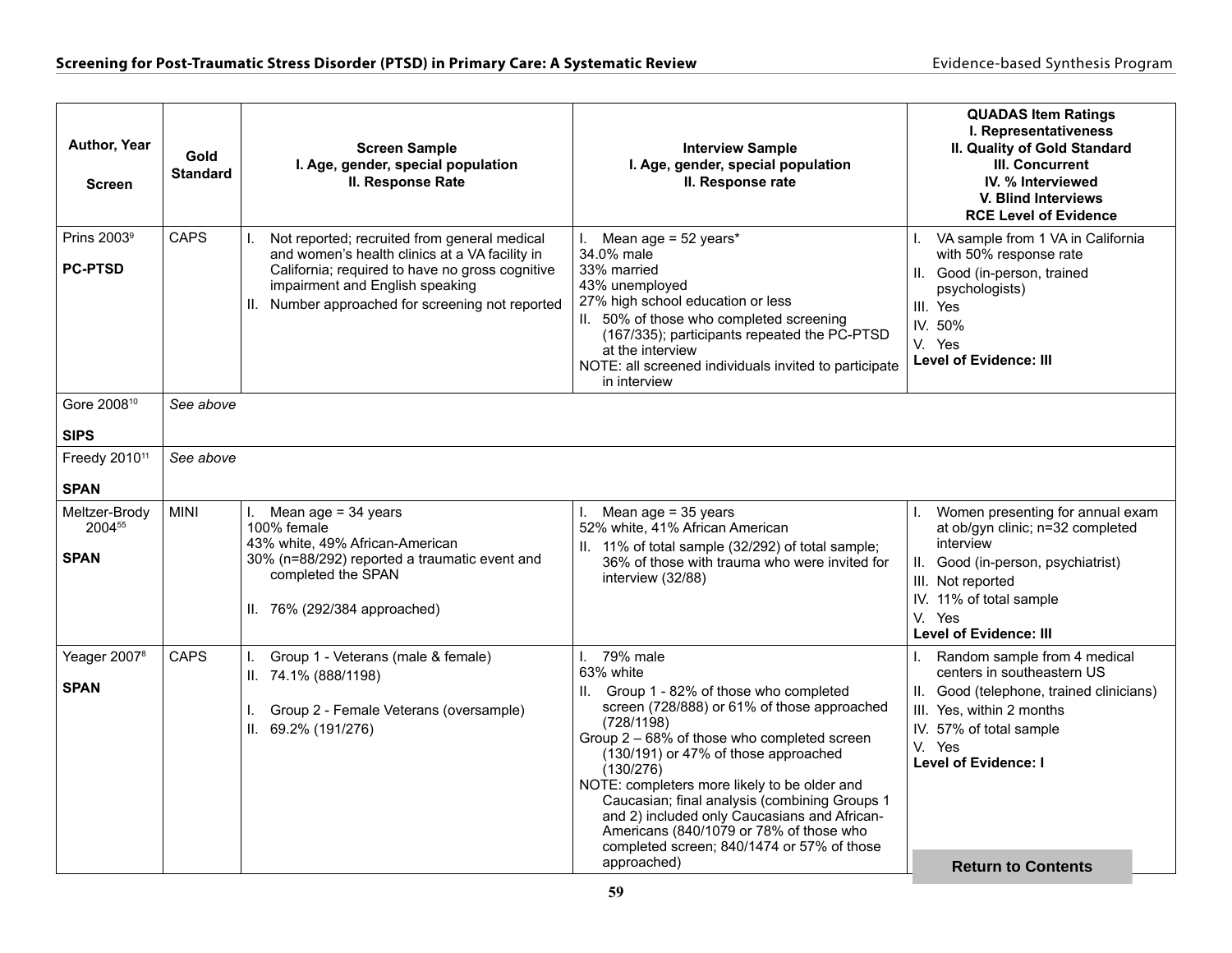| Author, Year<br><b>Screen</b>           | Gold<br><b>Standard</b>                      | <b>Screen Sample</b><br>I. Age, gender, special population<br>II. Response Rate                                                                                                                                                                                                                                                                                                             | <b>Interview Sample</b><br>I. Age, gender, special population<br>II. Response rate                                                                                                                                                               | <b>QUADAS Item Ratings</b><br>I. Representativeness<br>II. Quality of Gold Standard<br>III. Concurrent<br>IV. % Interviewed<br>V. Blind Interviews<br><b>RCE Level of Evidence</b>                                   |
|-----------------------------------------|----------------------------------------------|---------------------------------------------------------------------------------------------------------------------------------------------------------------------------------------------------------------------------------------------------------------------------------------------------------------------------------------------------------------------------------------------|--------------------------------------------------------------------------------------------------------------------------------------------------------------------------------------------------------------------------------------------------|----------------------------------------------------------------------------------------------------------------------------------------------------------------------------------------------------------------------|
| Andrykowski<br>199847<br><b>PCL</b>     | <b>SCID NP</b><br><b>PTSD</b><br>mod-<br>ule | Mean age = 57 years<br>95% Caucasian, 4% African-American, 1% Asian-<br>American<br>22% high school education or less<br>NOTE: all had diagnosis of Stage 0 to IIIA breast<br>cancer, without surgery, chemotherapy, or<br>radiotherapy for 6-72 months, in remission<br>II. 84/107 (79%) consented; 2 later deemed<br>ineligible                                                           | Same as screen sample<br>II. Same as screen sample<br>NOTE: participants completed PCL-C and SCID NP<br>PTSD during one telephone interview                                                                                                      | Women in remission from breast<br>cancer<br>Fair (telephone, doctoral-level<br>students)<br>III. Yes<br>IV. 100% of those consenting; 77% of<br>those invited<br>V. No<br><b>Level of Evidence: IV</b>               |
| Dobie 2002 <sup>53</sup><br><b>PCL</b>  | <b>CAPS</b>                                  | I. Mean age = $48$ years<br>100% female<br>75% white, 9% black, 15% other<br>40% married<br>35% high school education or less<br>II. 16% of those randomly selected for telephone<br>interview (282/1763); 11% of total pool<br>(282/2545)                                                                                                                                                  | Same as screening<br>II. Same as screening<br>NOTE: participants were older and more often<br>divorced than eligible non-participants                                                                                                            | Female Veterans (1 site)<br>Good (in-person, clinician)<br>III. Yes<br>IV. 11% of total sample<br>V. Yes<br><b>Level of Evidence: III</b>                                                                            |
| Freedy 2010 <sup>11</sup><br><b>PCL</b> | See above                                    |                                                                                                                                                                                                                                                                                                                                                                                             |                                                                                                                                                                                                                                                  |                                                                                                                                                                                                                      |
| Lang 2005 <sup>49</sup><br><b>PCL</b>   | <b>CIDI 2.1</b>                              | Primary care from VA or university-affiliated<br>clinic<br>II. Approximately 60% of patients approached in<br>clinic consented; 275/401 completed PCL-C<br>(69% [65% reported in text]) (returned by mail)<br>NOTE: reported that a randomly selected half<br>of those who completed consent form and<br>short set of instruments in waiting room were<br>selected for diagnostic interview | Mean age $= 48$ years<br>L.<br>48% male<br>57% Caucasian<br>53% married<br>23% high school education or less<br>II. 186/401 completed CIDI (46% [44% reported in<br>textl)<br>154/401 completed PCL-C and CIDI (38% [36.5%<br>reported in text]) | Primary care clinics (VA or university-<br>affiliated)<br>II. Fair (telephone, licensed<br>psychologist or research assistant)<br>III. Not reported<br>IV. 38% of enrolled<br>V. Yes<br><b>Level of Evidence: II</b> |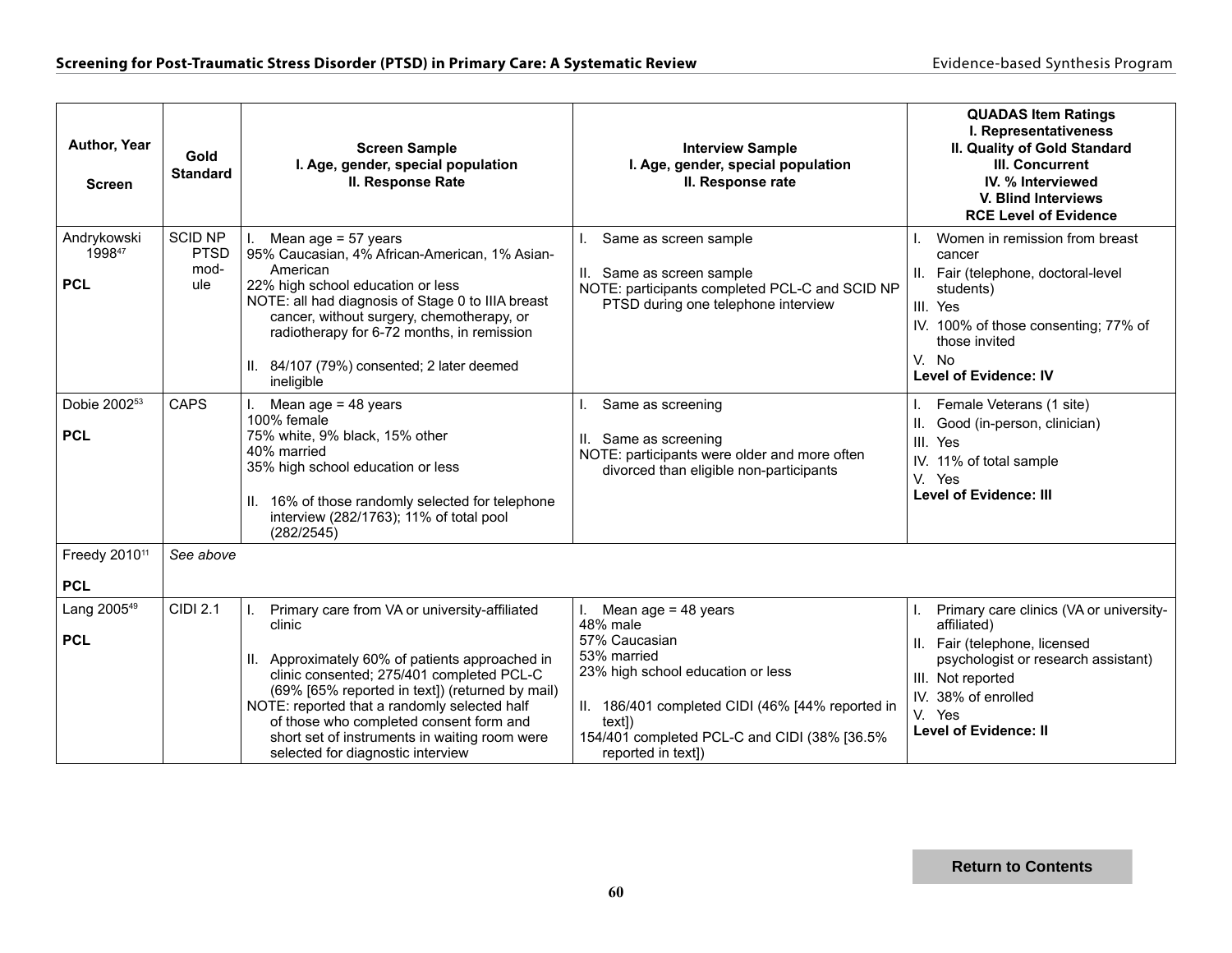| Author, Year<br><b>Screen</b>                       | Gold<br><b>Standard</b> | <b>Screen Sample</b><br>I. Age, gender, special population<br>II. Response Rate                                                                                                                                                     | <b>Interview Sample</b><br>I. Age, gender, special population<br>II. Response rate                                                                                                                                                                                                                                                                                                                                                                                                                                                     | <b>QUADAS Item Ratings</b><br>I. Representativeness<br>II. Quality of Gold Standard<br>III. Concurrent<br>IV. % Interviewed<br>V. Blind Interviews<br><b>RCE Level of Evidence</b>                                                                                                                                                          |  |  |  |
|-----------------------------------------------------|-------------------------|-------------------------------------------------------------------------------------------------------------------------------------------------------------------------------------------------------------------------------------|----------------------------------------------------------------------------------------------------------------------------------------------------------------------------------------------------------------------------------------------------------------------------------------------------------------------------------------------------------------------------------------------------------------------------------------------------------------------------------------------------------------------------------------|---------------------------------------------------------------------------------------------------------------------------------------------------------------------------------------------------------------------------------------------------------------------------------------------------------------------------------------------|--|--|--|
| Lang 2003 <sup>54</sup><br><b>PCL</b>               | <b>CIDI</b>             | 100% female<br>Veterans (1 site)<br>II. 56% agreed to participate and returned<br>questionnaires (221/394)<br>NOTE: 25 of 419 survey packets were undeliverable                                                                     | Mean age $= 53$ years<br>82% Caucasian, 12% African-American; 6% other/<br>unknown<br>39% married<br>80% with 9-15 years of education<br>NOTE: interviewed women were older, more likely<br>Caucasian, more likely divorced, separated, or<br>widowed; less likely to be never married<br>II. 87% of those screened willing to be interviewed<br>(192/221); 46% of those approached (192/419)<br>26% randomly selected for interview (49/192)                                                                                          | Female Veterans (1 site)<br>II. Fair (telephone, CIDI designed for lay<br>interviewers)<br>III. Yes, within 1 month<br>IV. 26% (randomly selected, n=49)<br>V. Yes<br><b>Level of Evidence: II</b>                                                                                                                                          |  |  |  |
| Prins 2003 <sup>9</sup><br><b>PCL-S</b>             | See above               |                                                                                                                                                                                                                                     |                                                                                                                                                                                                                                                                                                                                                                                                                                                                                                                                        |                                                                                                                                                                                                                                                                                                                                             |  |  |  |
| Walker 2002 <sup>56</sup><br>PCL (not<br>specified) | <b>CAPS</b>             | Mean age = $41$ years<br>L.<br>100% female<br>79% Caucasian; 6% African-American; 8% Asian,<br>2% Hispanic, 1% Native-American<br>51% married<br>57% college graduates<br>Adjusted return rate of 62% (1225/1912<br>Н.<br>eligible) | Not reported<br>L.<br>Overall 21% (261 of 1225 who returned<br>questionnaire) or 14% (261/1912 eligible) - See<br><b>NOTE</b><br>NOTE: 305 returned questionnaires and had history<br>of childhood sexual maltreatment, 152 of 204<br>reached (74%) agreed to interview (or 50% of<br>those with history of maltreatment who returned<br>questionnaires)<br>From sample of 250 without childhood<br>maltreatment, 116 of 155 reached (75%) agreed<br>to interview (or 46% of sample)<br>7 had missing PCL data; final sample was n=261 | Women only; random sample of<br>HMO members<br>Unclear (Not reported if face-to-<br>face or telephone; qualifications of<br>administrators not reported)<br>III. Yes, within 2 months<br>IV. 50% of those who reported childhood<br>maltreatment; 46% of sample without<br>maltreatment<br>V. Not reported<br><b>Level of Evidence: III</b> |  |  |  |
| Yeager 2007 <sup>8</sup><br>PCL (not<br>specified)  | See above               |                                                                                                                                                                                                                                     |                                                                                                                                                                                                                                                                                                                                                                                                                                                                                                                                        |                                                                                                                                                                                                                                                                                                                                             |  |  |  |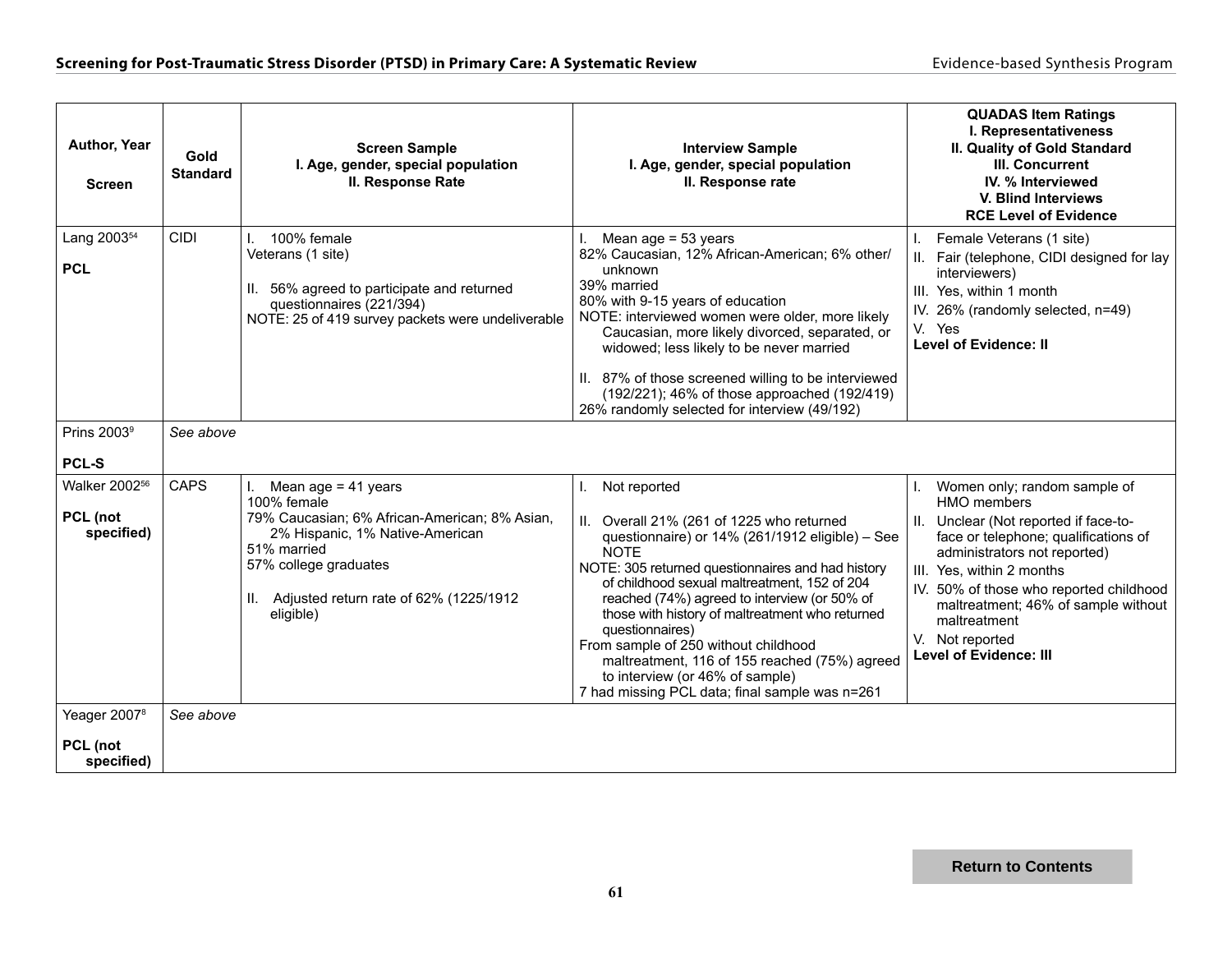| Author, Year<br><b>Screen</b>                      | Gold<br><b>Standard</b> | <b>Screen Sample</b><br>I. Age, gender, special population<br>II. Response Rate                                                                                                                                                                                                      | <b>Interview Sample</b><br>I. Age, gender, special population<br>II. Response rate                                                                                                                                                                                                                                                                | <b>QUADAS Item Ratings</b><br>I. Representativeness<br>II. Quality of Gold Standard<br>III. Concurrent<br>IV. % Interviewed<br>V. Blind Interviews<br><b>RCE Level of Evidence</b>                                                                                                                          |
|----------------------------------------------------|-------------------------|--------------------------------------------------------------------------------------------------------------------------------------------------------------------------------------------------------------------------------------------------------------------------------------|---------------------------------------------------------------------------------------------------------------------------------------------------------------------------------------------------------------------------------------------------------------------------------------------------------------------------------------------------|-------------------------------------------------------------------------------------------------------------------------------------------------------------------------------------------------------------------------------------------------------------------------------------------------------------|
| Gaynes 2010 <sup>12</sup><br>$M-3$                 | <b>MINI</b>             | Not reported (eligible patients were age 18 or<br>L.<br>older, English speaking, mentally competent,<br>and attending primary care academic family<br>medicine clinic)<br>II. 54% of those approached (n=723)                                                                        | Mean age $= 45$ years<br>71% female<br>67% white, 28% black, 5% other<br>49% married<br>55% high school education or less<br>21% unemployed<br>II. complete date for 89% (647/723 who consented                                                                                                                                                   | One family medicine clinic, sample<br>similar to overall clinic<br>II. Fair (In person or telephone,<br>research assistant)<br>III. Yes, within 30 days<br>IV. 89%<br>V. Yes<br><b>Level of Evidence: I</b>                                                                                                 |
| Houston<br>201150<br>PDT-4A                        | <b>SCID</b>             | Not reported (eligible patients were age 18 or<br>L.<br>older, non-psychotic, and seen in primary care<br>clinic)<br>Not reported, 343 of those who completed an<br>Ш.<br>initial questionnaire were "qualified" for the study<br>after initial interview by investigating physician | Mean age $= 47$ years<br>69% female<br>86% white<br>48% married<br>$II. 78\% (343/440)$                                                                                                                                                                                                                                                           | $\mathsf{L}$<br>One primary care clinic<br>II. Fair (telephone, "trained rater")<br>III. Not reported<br>IV. Not reported<br>V. Not reported<br><b>Level of Evidence: IV</b>                                                                                                                                |
| Means-<br>Chris-<br>tensen<br>200651<br><b>ADD</b> | <b>CIDI</b>             | $\mathbf{L}$<br>Not reported<br>II. 61% of patients approached (7738/12724)                                                                                                                                                                                                          | Mean age = $42$ years<br>L.<br>62% female<br>65% Caucasian, 16% African American, 10%<br>Hispanic, 4% Asian, 5% other<br>II. 867 of 1494 that screened positive (58%) agreed<br>to interview; 569 (38%) completed interview<br>452 of random sample of 1107 that screened<br>negative (41%) agreed to interview; 232 (21%)<br>completed interview | I. More interviews among positive<br>screens<br>II. Fair (telephone, trained CIDI<br>interviewers)<br>III. Yes, median of 14 days<br>IV. 38% of those that screened positive;<br>21% of random sample of those that<br>screened negative<br>V. No<br><b>Level of Evidence: IV</b>                           |
| Kroenke<br>200714<br><b>GAD</b>                    | <b>SCID</b>             | Not reported<br>$\mathbf{L}$<br>II. 92% (2740/2982) completed questionnaire<br>(including GAD-7); of 2740, the first 2149 were<br>used for development and validation of the<br>GAD-7                                                                                                | Mean age=47years<br>69% female<br>81% non-Hispanic white, 7% black, 9% Hispanic,<br>3% other<br>65% married<br>34% high school education or less<br>II. 77% (1654/2149) agreed to interview; 58%<br>(965/1654) randomly selected for interview                                                                                                    | I. Yes-15 primary care sites in 12 states<br>(part of research network)<br>II. Fair (telephone, 1 of 2 mental health<br>professionals)<br>III. Yes, approximately 1 week<br>IV. 100% (this analysis based on those<br>who completed GAD-7 and were<br>interviewed)<br>V. Yes<br><b>Level of Evidence: I</b> |

 $QUADAS = QU$ ality Assessment of Studies of Diagnostic Accuracy included in Systematic reviews tool (Whiting 2003)<sup>6</sup>

RCE = Rational Clinical Examination (Simel 2008)7 (see Appendix C)

\*Baseline data from n=188 (56% of those who completed an initial screen)